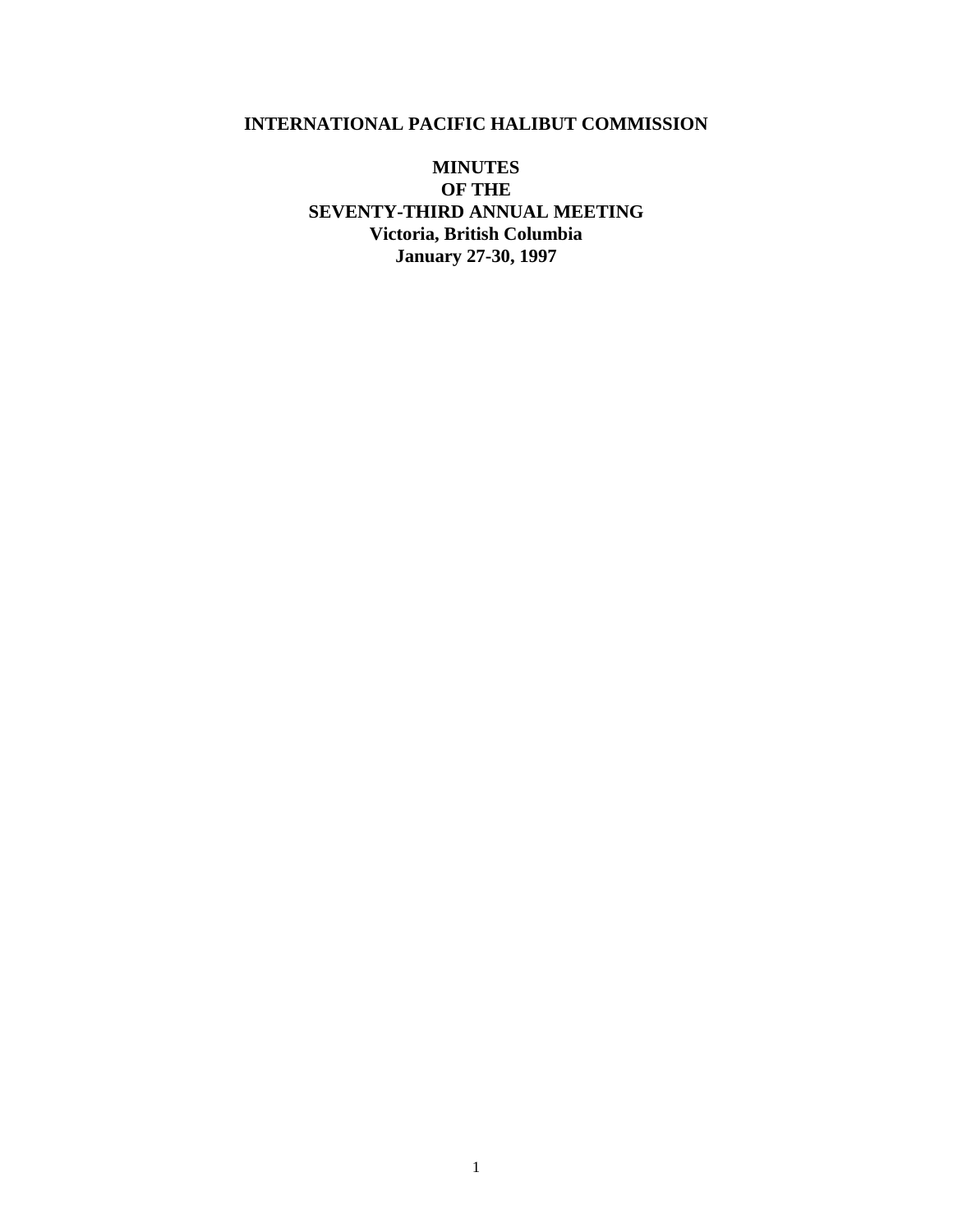#### **INTERNATIONAL PACIFIC HALIBUT COMMISSION**

# **MINUTES OF THE SEVENTY-THIRD ANNUAL MEETING Victoria, British Columbia January 27-30, 1997**

## **PARTICIPANTS**

Commissioners and Advisors: Richard Beamish - Chair Steven Pennoyer - Vice-chair Gregg Best Ralph Hoard Kris Norosz Brian VanDorp Bruce Leaman - Canadian Advisor Loh Lee Low - U.S. Advisor

Staff: Donald McCaughran - Director Stephen Hoag - Assistant Director Calvin Blood William Clark Joan Forsberg Tracee Geernaert Heather Gilroy Stephen Kaimmer Gerald Lariviere Michael Larsen Ana Parma Lauri Sadorus Phyllis Severeid Patrick Sullivan Robert Trumble Gregg Williams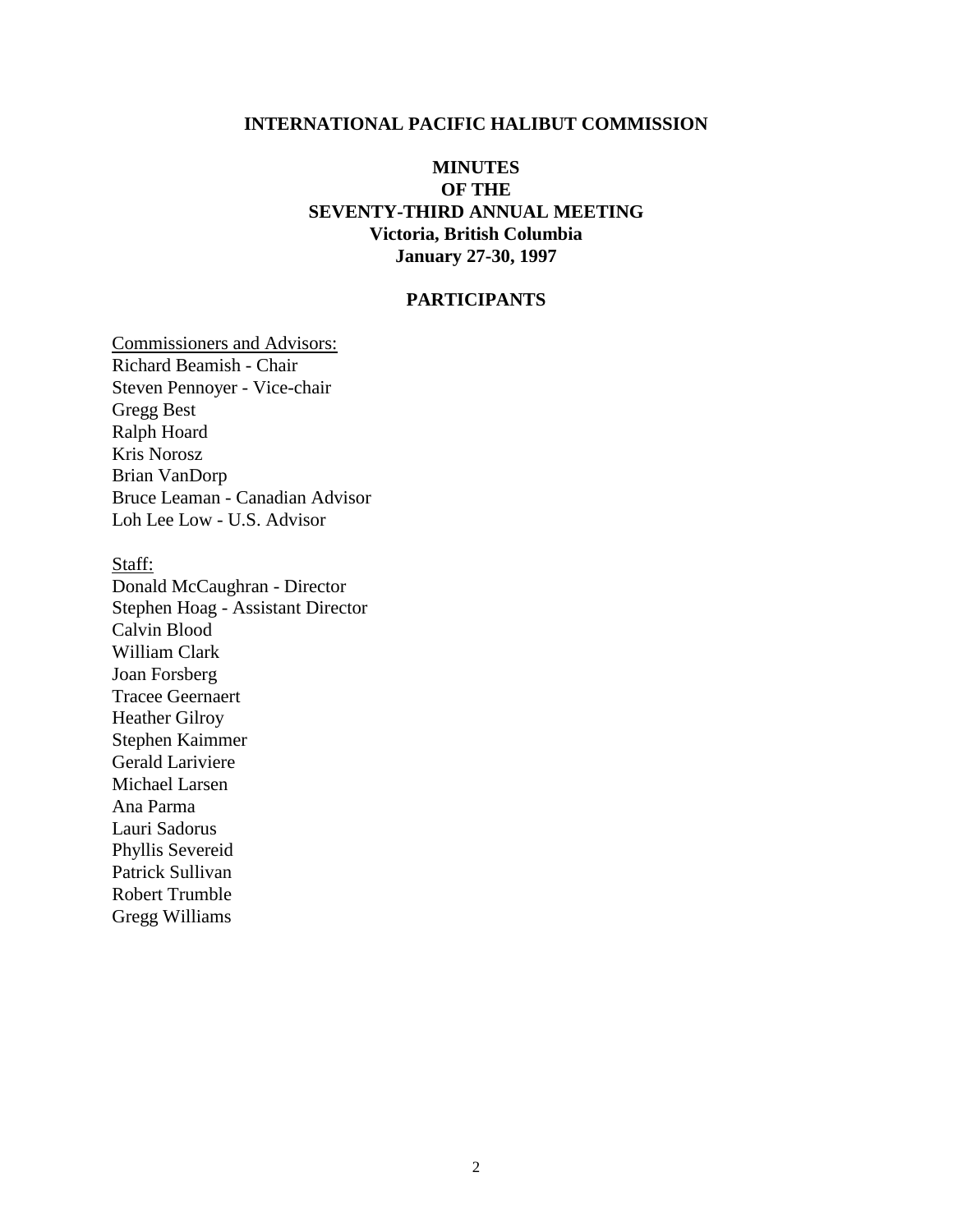#### **SUMMARY OF MAJOR DECISIONS:**

#### **RECOMMENDED REGULATIONS:**

- 1) Catch limits as follows: Area 2A (700,000 pounds); Area 2B (12,500,000 pounds); Area 2C (10,000,000 pounds); Area 3A (25,000,000 pounds); Area 3B (9,000,000 pounds); Area 4A (2,940,000 pounds); Area 4B (3,480,000 pounds); Area 4C (1,160,000 pounds); Area 4D (1,160,000 pounds); Area 4E (260,000 pounds).
- 2) The Area 2A catch sharing plan as specified by the Pacific Fishery Management Council. Sub-total allowable catches as follows: Commercial (144,235 pounds); Treaty Indian directed (245,000 pounds); Treaty Indian ceremonial and subsistence (15,000 pounds). Sport north of Columbia River (166,530 pounds); Sport south of Columbia River (144,235 pounds).
- 3) Season dates as follows: Area 2A directed 7/8, 7/22, 8/5, 8/19,9/2, 9/16 (all 10 hour periods); Area 2A treaty - 3/15 through 11/15; Area 2B, 2C, 3, and 4 - 3/15 through 11/15.
- 4) Discontinue IPHC licensing of commercial vessels in Alaska.
- 5) The IPHC will implement an official logbook for 1998.
- 6) Vessels are allowed to combine Area 4 IFQ trips with Area 3 or 2C provided fish are kept separate in the hold and an observer is aboard.

#### **ADMINISTRATIVE**

- 1) The 1996 Annual Meeting minutes were approved.
- 2) The 1996 Interim Meeting minutes were approved.
- 3) Dorfsman and Company were approved as auditors.
- 4) Annual Meeting 1998 will be held in Anchorage, Alaska from January 26 29.
- 5) Interim Meeting 1997 will be held in Seattle, Washington from November 18 19.
- 6) Chair for 1998 will be Mr. Pennoyer and Vice-chair will be Dr. Beamish.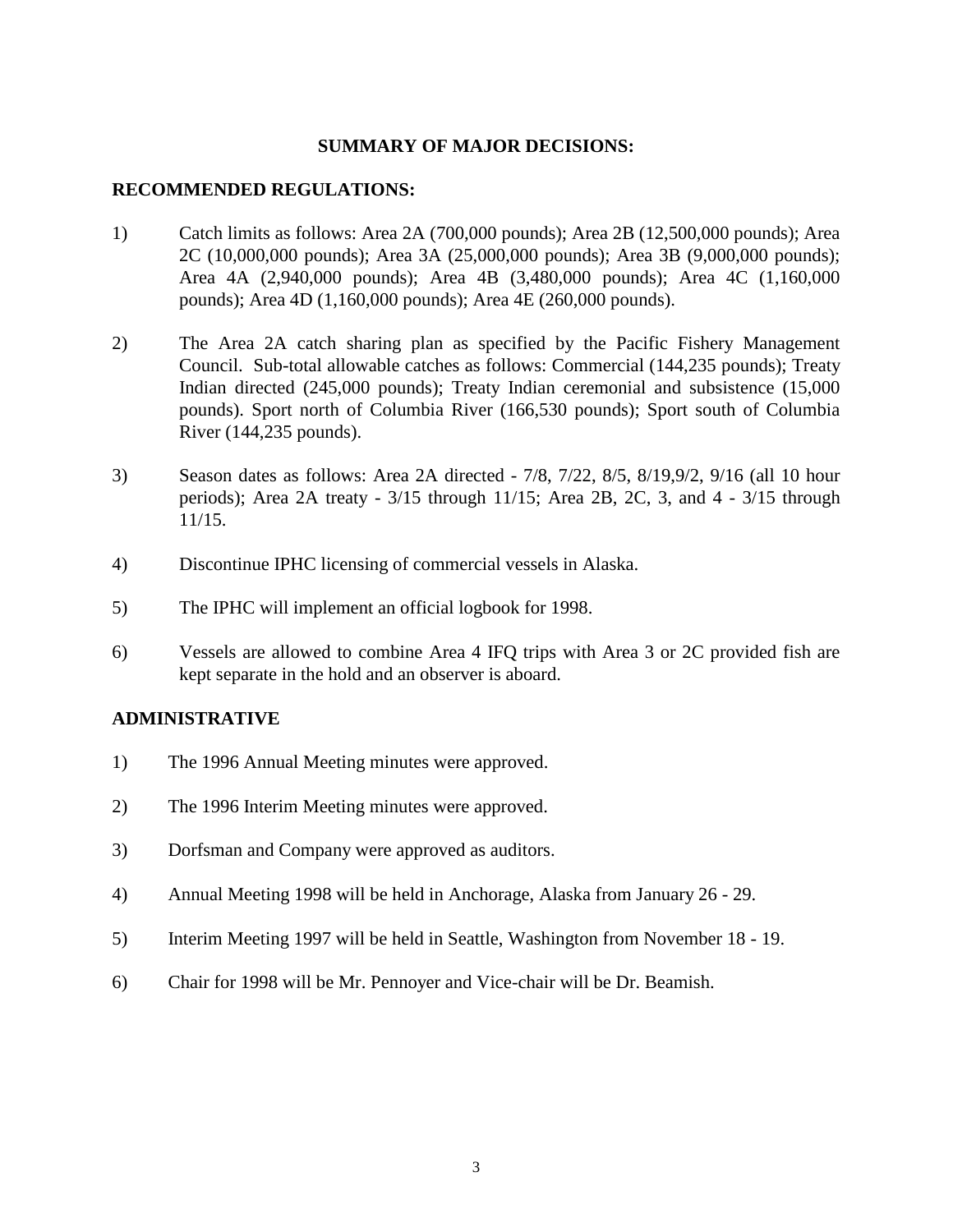# **SUMMARY OF MINUTES IPHC ANNUAL MEETING January 27 - 30, 1997**

#### **ADMINISTRATIVE SESSION - MONDAY, JANUARY 27**

Chair Dr. Richard Beamish opened the 73<sup>rd</sup> Annual Meeting.

Discussion regarding the agenda for the public session was opened. Assistant Director Stephen Hoag noted that Mr. Mark Lundsten of the Seattle Fishing Vessel Owner's Association and Mr. Thorn Smith of the North Pacific Fishing Vessel Owner's Association requested that they be allowed to make a short presentation at the public session regarding the capture of seabirds in the halibut fishery. Vice-chair Steven Pennoyer reviewed the U.S. Endangered Species Act and noted that all fisheries in the North Pacific now have seabird regulations except the halibut fishery. However, this is likely to change when the North Pacific Fishery Management Council (NPFMC) considers the issue in February. Following further discussion, it was agreed to allow the presentation. Mr. Pennoyer agreed to be the Commission spokesperson on the issue if the need arose.

The agenda for the remaining sessions was discussed. The five-year plan for research was added. Ms. Kris Norosz asked that the "chalky" halibut issue be discussed. Director Donald McCaughran noted that research to date deals mostly with why the fish is chalky and not how to detect it. Chalkiness is the result of a biochemical reaction which changes the pH of the fish and is usually due to stress and warmer temperatures. Mr. Hoag added that the staff could possibly do some preliminary experiments during the stock assessment survey this summer.

The following administrative action was taken:

- 1) The 1996 Annual Meeting minutes were approved.
- 2) The 1996 Interim Meeting minutes were approved.
- 3) Dorfsman and Company were approved as auditors.

There was a short discussion regarding the location for the 1998 Annual Meeting. No decision was made at this time pending more information on costs for Alaskan locations.

Mr. Ralph Hoard presented a review of the Finance and Administration (F  $\&$  A) Committee meeting in regard to research funding, and noted that funding for the halibut culture project is still undecided pending further consideration by the Commission. Mr. Gregg Best commented that industry may have research proposals which should be considered before approving the report. There were no decisions made at this time.

Mr. Pennoyer added "personal use" to the discussion items, noting that the NPFMC will be considering the issue in the near future as well.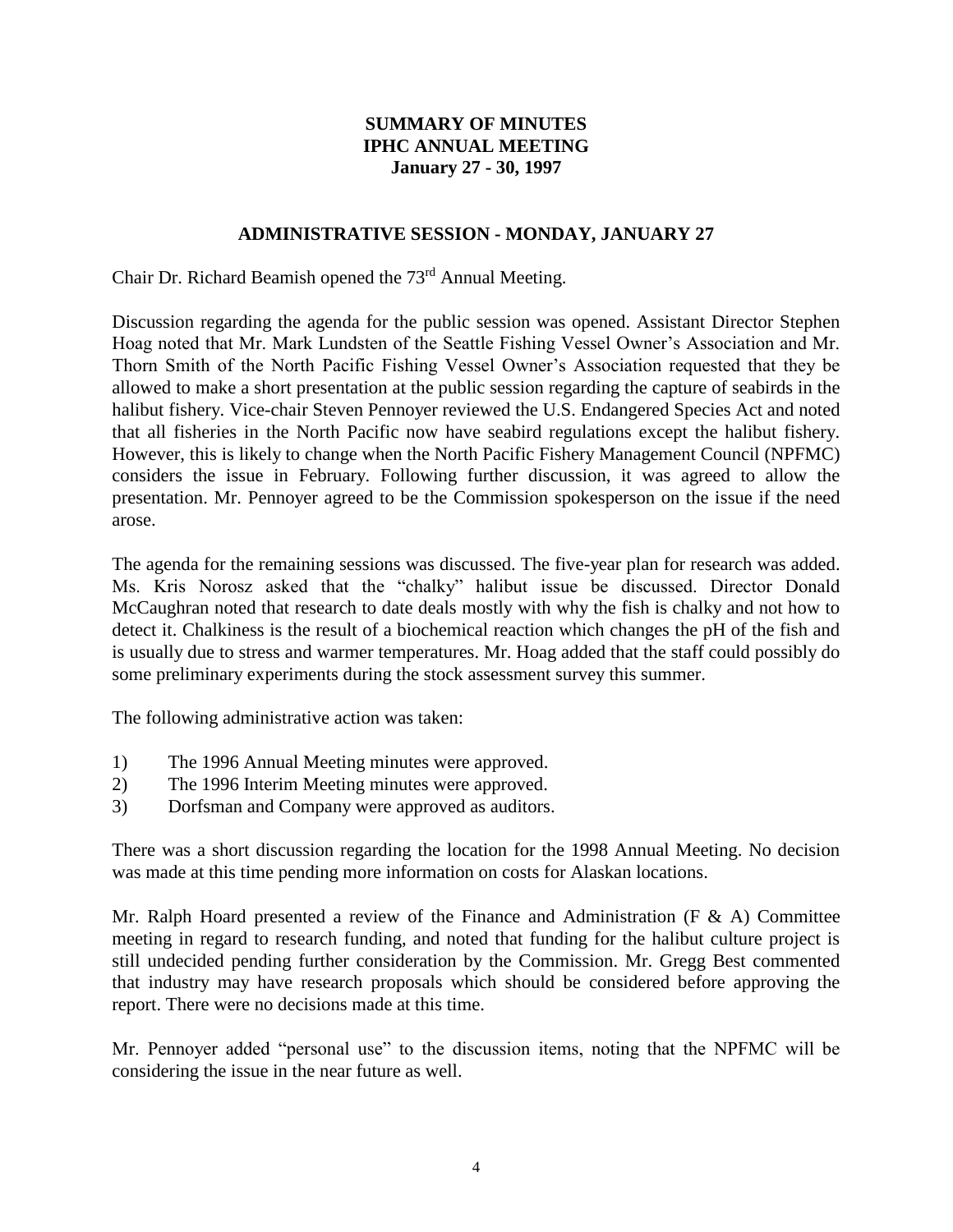#### **PUBLIC SESSION - MONDAY, JANUARY 27**

Dr. Beamish opened the session by welcoming the attendees. He praised the Commission process and its leadership in fishery management. Following an introduction of commissioners and advisors, he announced that Mr. Rodney Pierce will be replacing Mr. Brian VanDorp at the 1998 Annual Meeting. In addition, Dr. McCaughran will be retiring this year.

Staff presentations commenced as follows. Ms. Heather Gilroy presented *Total removals of Pacific halibut in 1996*. Dr. Patrick Sullivan presented *Population assessment, 1996*. Dr. Ana Parma presented *Evaluation of alternative harvest rates for Pacific halibut*. Dr. William Clark presented *Treatment of bycatch in staff quota recommendations*.

Following a break, Mr. Hoag presented *Staff regulatory proposals: 1997*.

Dr. McCaughran commented that there are a number of factors which are considered in the stock assessment followed by staff consensus on quota recommendations. He continued that the IPHC assessment is one of the most complex in the world and the changes which were included this year will have to stand the test of time. The staff is prepared to conduct a complete set of surveys each year for the next five years which will provide information on relative distribution among areas needed for the assessment.

Mr. Thorn Smith from the North Pacific Fishing Vessel Owner's Association, made a presentation regarding the capture of short-tailed albatross in the halibut fishery. Following a review of the new regulations for the groundfish fishery off Alaska, Mr. Smith noted several ways to deal with the problem and encouraged fishers to experiment with different methods.

Mr. Mark Lundsten, *F/V Masonic*, presented his views on experience with short-tailed albatross interactions. He pointed out that closing down a fishery is not within NPFMC jurisdiction because it falls under the Endangered Species Act (ESA), but the NPFMC can require new regulations. He noted that his vessel has towed bags while setting for a number of years and they have proven effective at scaring most birds. There will be a brochure sent to all IFQ holders in March outlining the regulations and consequences. [*In complying with the ESA, the National Marine Fisheries Service (NMFS) can close a fishery if the incidental take limit established under Section 7 of the ESA is exceeded*.]

Following a break for lunch the floor was opened for questions and comments from the public, which included the following:

1) There was concern that the weight-at-age discrepancy was not detected in a timely manner. Dr. Sullivan explained that the trend has been followed for some time, but the staff needed surveys to confirm.

2) There was concern over the consequences of leaving too much fish on the grounds since the assessment indicates a large increase in biomass. Dr. McCaughran responded that the amount of halibut on the grounds is the same this year as last year, however only the assessment has changed.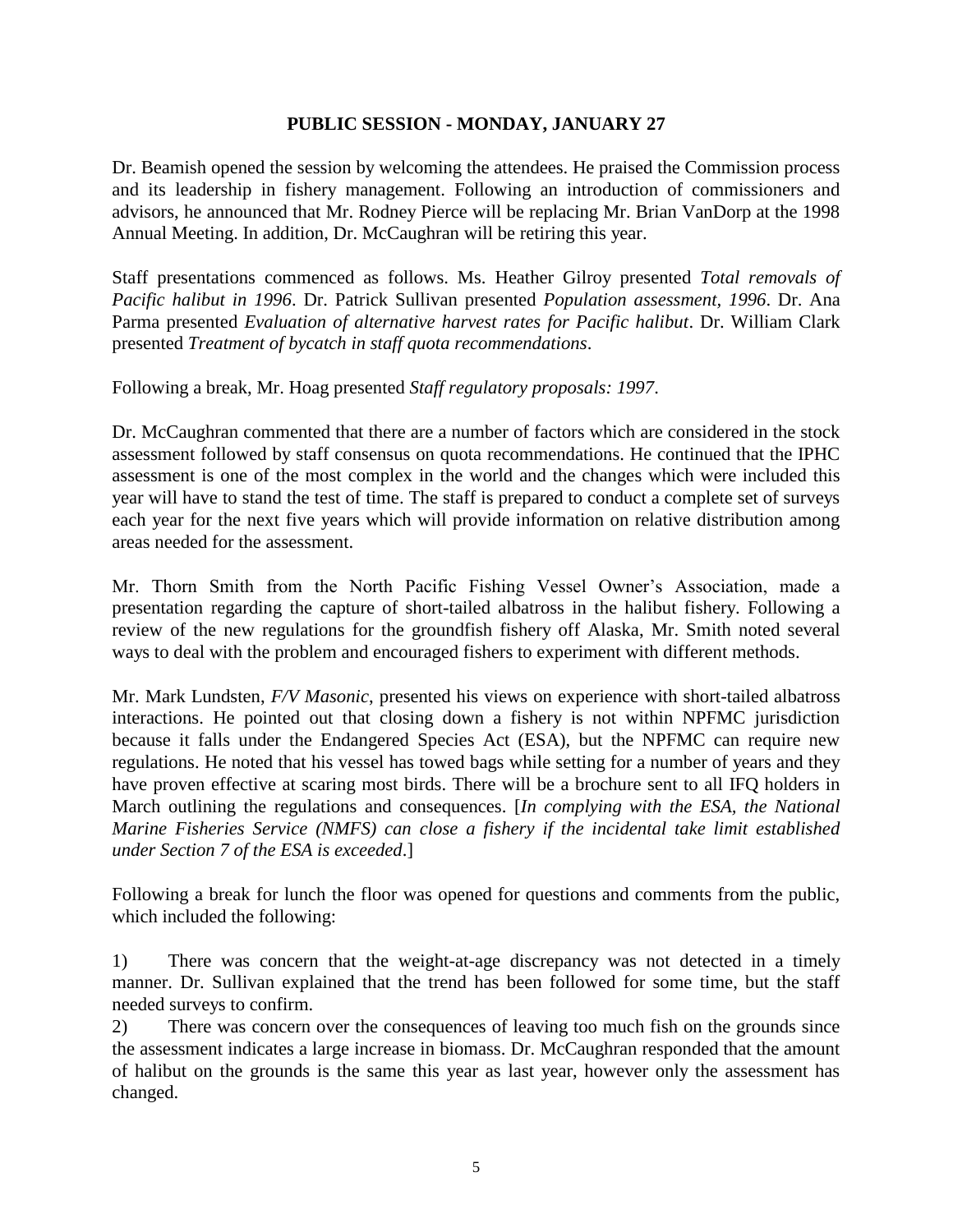3) Questions arose regarding staff quota recommendations, and Dr. McCaughran noted that staff based its recommendations on conservation and not economics.

4) There was a suggestion that the smaller weight-at-age could indicate a problem with the halibut food supply. Dr. McCaughran concurred, but added that there is no way of testing that hypothesis at this time, but this shift has apparently happened earlier in the century.

5) There was concern on the issue of reduced fecundity of smaller fish versus larger fish. Dr. McCaughran noted that the staff has dealt with the problem through a reduced exploitation rate.

6) Concern was expressed over accountability of removals. Dr. McCaughran responded that removals are well accounted for with some minor exceptions.

7) The Halibut Association of North America (HANA) issued a statement noting a number of concerns. First, "chalky" halibut is more of a problem now than in the past since there is a larger fresh market. A non-scientific survey conducted by HANA involving a 50% participation rate, accounted for 90,000 pounds of "chalky" halibut. Processors are eager to see the IPHC involved in the issue.

Secondly, the staff proposal to discontinue licensing off Alaska should be reconsidered for sport charter boats. There is concern that charter boat catch statistics are not as good as they should be and so discontinuing licensing would be a step in the wrong direction. HANA would like to see the IPHC become more involved in the gathering of this information.

Third, HANA was surprised to learn that the IPHC has been involved in an aquaculture project. The farm raising of salmon was a disaster to the market and participation in this project should be reconsidered. The public should be kept better informed and should be included in research decisions.

Dr. McCaughran responded that the charter statistics are obtained through the Alaska Department of Fish and Game (ADF&G) and the staff feels that they are adequate. Regarding halibut culture, he reassured that this was an early life history project and the IPHC has no interest in commercial production of halibut.

8) The Commission was asked to consider increased bag limits for sport fishers since the quota has increased substantially.

Ms. Norosz noted that comments regarding research projects were welcomed from the public.

# **ADMINISTRATIVE SESSION - MONDAY, JANUARY 27**

The session opened with a review of the agenda. It was decided to add discussion of sea-birds in the halibut fishery and of the personal use fishery in Alaska. Mr. Pennoyer informed the Commission that the U.S. government is attempting to legalize the personal use fishery that is already taking place.

Discussion was opened regarding the new stock assessment and the staff proposed catch limits. Dr. Sullivan made a number of points regarding interpretation of the assessment. He indicated that sublegal wastage should have been dealt with the same way as sublegal bycatch for this assessment. The mistake was found too late for this meeting, but the overall effect on the assessment is minimal. He also explained that recruitment in the IPHC Annual Meeting handout figures indicates total biomass of 8-year-olds, and does not necessarily reflect actual recruitment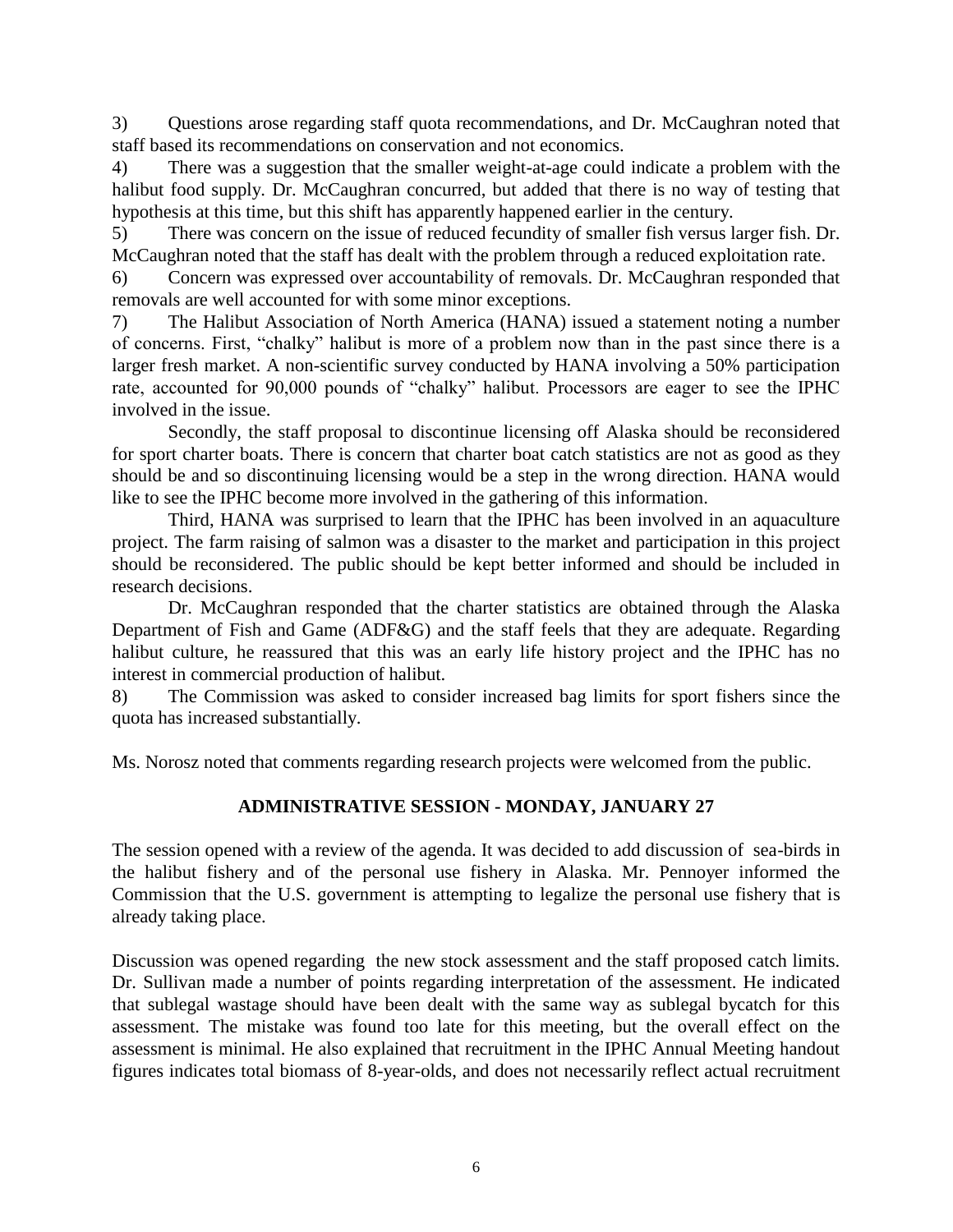to the fishery. He cautioned that Area 3B and 4 assessments are unstable due to lack of information.

Following further confirmation of details, Dr. Sullivan explained that Area 2C survey CPUE was high, but there is not a long time-series for reference. Since the outside stations were chosen following a design that was consistent with the old one, only those data points were used in the assessment.

Dr. McCaughran noted that the staff was conservative in all areas when recommending catch limits. However, in areas where confidence in the assessment was high, the catch limit recommendation was closer to the CEY, and in areas with low confidence, such as Area 4, the staff was more conservative. No decision was made at this time.

# **ADMINISTRATIVE SESSION - TUESDAY, JANUARY 28**

Funding of the early life history project was opened for discussion. Dr. McCaughran and Dr. Trumble explained that there are currently 72 fish in captivity. The project has not yet been successful in taking larvae past yolk-sac absorption. The goal is to harvest larvae through all stages including independent feeding to study otolith micro-structure in relation to environmental variability. In the long term, this information could be used in larger environmental projects. Setup will begin in 1997 with results beginning in 1998. Progress in this first two years of the project will indicate whether to proceed further.

Dr. McCaughran confirmed that funding for the project from the IPHC in the past has been for fish collection and purchasing of materials. The project's Saltonstall/Kennedy funding has expired and it now needs additional support from the IPHC to continue. There was extensive discussion regarding how this information might be used in the long term as well as concern from the commissioners that this project has been underway for some time without success of raising halibut to metamorphosis.

Mr. Hoard noted that \$50,000 had been set aside during the F  $\&$  A Committee meeting in November of last year. Dr. McCaughran argued that \$50,000 would barely cover the lead scientist's salary, and more extensive funding is needed. There was lengthy discussion of all aspects of the project and the funding needed. The commissioners concurred that funding should not be discontinued without warning as there is an obligation to the lead scientist. However, Dr. Beamish noted that he is prepared to support the project for one year. If larvae have not been successfully raised past the yolk-sac stage by the autumn research presentation to the Commission, then there will be no more funding. Mr. Pennoyer concurred with a one-year support pending results. There was some discussion of level of funding, but it was left undecided pending further comment by the advisory groups.

Following a short break, discussion of the five-year research plan was opened. The Commission confirmed that staff would present a progress report of research projects in the autumn of each year before the F & A Committee meeting. The meeting will be a half day and open to the public. Ms. Norosz suggested an accounting of research goals and accomplishments each year. There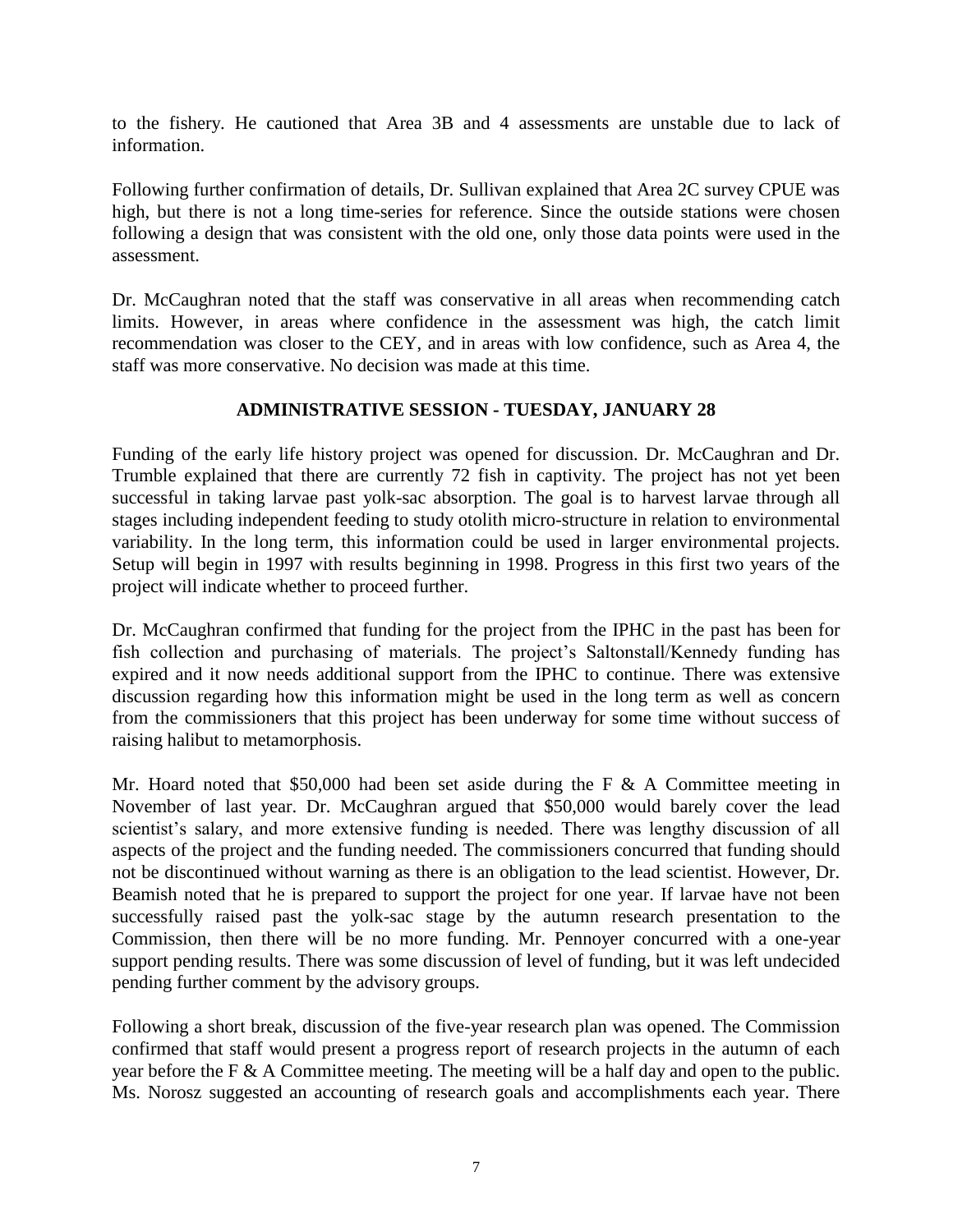was discussion as to whether the five-year plan referred to surveys only. It was agreed that priorities change and thus the research focus could change. However, the five-year plan will be a continuous revolving schedule which includes each research project with projected ending date and total funding needed.

The Commission agreed that it was committing the staff to do five years of extensive stock assessment surveys in all areas. Mr. Hoag noted that tasking groups have already been organized and work is well underway for the 1997 season. There was some discussion of survey cost. Mr. Pennoyer commented that the budget indicates a surplus of survey funds at the conclusion of the five years. Dr. Beamish reminded the Commission that funding by the governments and survey revenues can change. Mr. Gerald Lariviere was asked to make a separate accounting of surveys in the annual budget.

During further discussion of the surveys, Mr. Hoard asked that survey trips be spread out to as many ports as possible. Mr. Hoag commented that time constraints usually require that the closest port be used. Dr. Beamish suggested that oceanographic data be collected since a fiveyear time series of the area could be valuable. There was no decision made on that issue.

There was some discussion of the role of the advisory groups in research. It was agreed that the groups would be asked to suggest new projects as well as comment on projects already underway during their presentations to the Commission at the Annual Meeting. It was also agreed to include a summary of research in the Annual Meeting handout.

Mr. Frank Warrens, Pacific Fishery Management Council (PFMC), presented the Area 2A bycatch report. He indicated that a video describing methods of reducing halibut bycatch mortality has been distributed to industry. Also underway are: 1) efforts to interview fishers regarding the effectiveness of the video; 2) voluntary fish excluder devices in the shrimp fishery; 3) lab survival studies in Newport, Oregon; 4) entry of trawl fishery logbook data for bycatch estimation; and 5) a voluntary observer program. In addition, the trawl limited entry program has decreased licenses to under 300.

There was some clarification of the measures being taken and Mr. Warrens noted that Area 2A bycatch statistics are based on logbook data from 1985-1987. Funding problems have delayed analysis of more recent data. The Commission suggested that Mr. Warrens submit a proposal to them for funding to help stimulate the observer program. This proposal would then be considered for the 1998 season. Mr. Hoard suggested that Commission staff could help with the analysis of logbook data.

Mr. Pennoyer presented a report on Alaskan bycatch measures. He reported that the Vessel Incentive Program has been difficult. Also, many of the measures used were developed in a time of declining stocks of halibut. However, since that is no longer the case, there is additional pressure to the system to keep bycatch rates low as well as to raise VIP rates or fishery caps. The reauthorization of the Magnuson Act will allow managers to move towards new methods of handling bycatch, such as vessel bycatch accounts (VBA). He added that a Canadian report regarding their success in lowering bycatch will be heard at the February NPFMC meeting and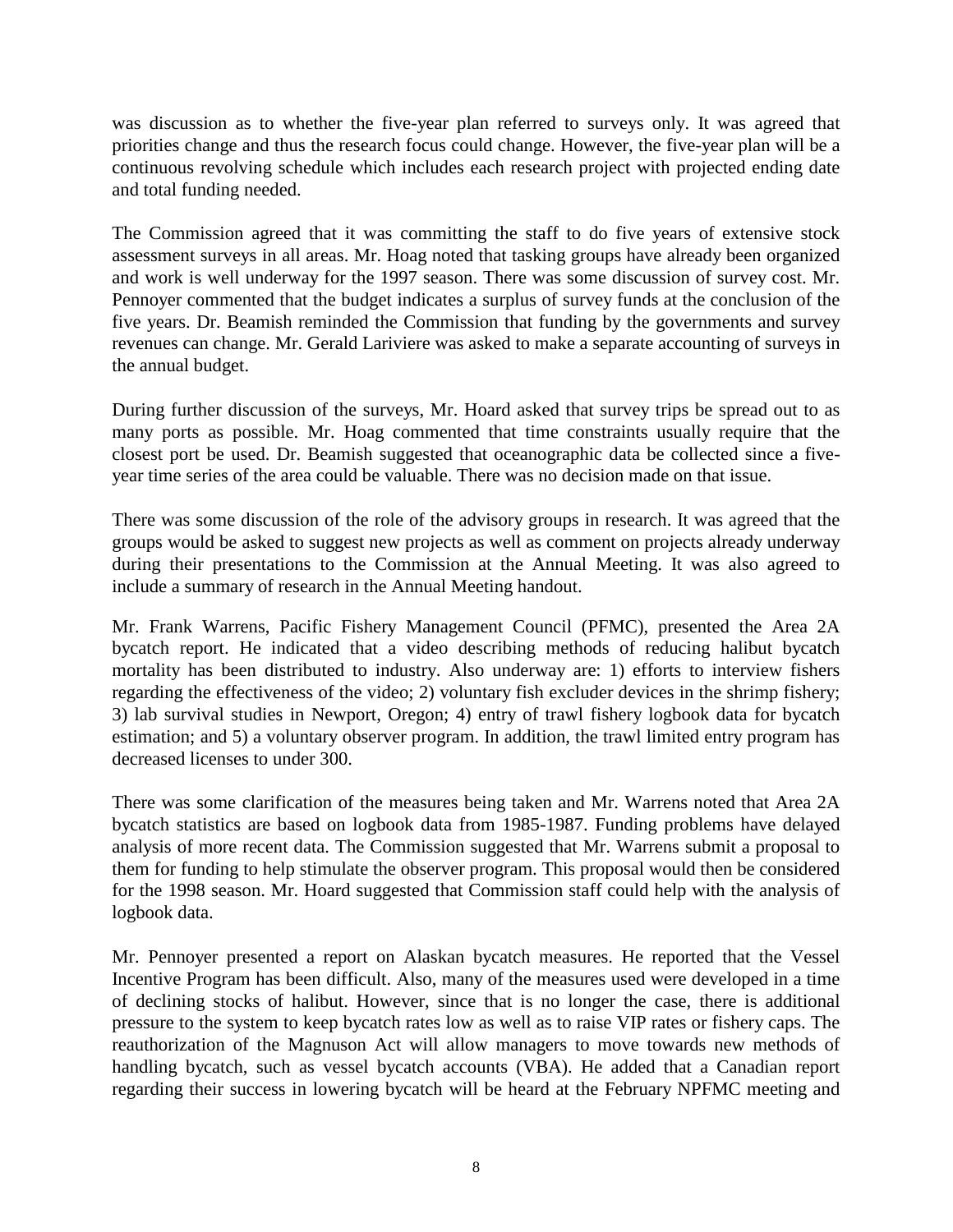this may inspire them to begin the process towards VBAs. There is support for VBAs from industry, but varying opinions on how to implement it, since it is seen as an allocation of groundfish.

It was proposed that the NPFMC and the Commission meet jointly to discuss bycatch on April 15. There was no decision made at this time.

There was some discussion of the Alaskan observer program. Mr. Pennoyer noted that many problems arise because observers work for private contractors and not directly for the government. Following some further discussion, Dr. Beamish commented that the Canadian delegation would like a U.S. bycatch reduction plan. Mr. Pennoyer responded that further reduction will be unlikely without the VBA program. It was agreed that further discussion would take place following the joint IPHC/NPFMC meeting in April.

Mr. Barry Ackerman presented the status of Canadian bycatch reduction and management. He noted that individual accountability has changed the behavior of fishers, for example, shorter exploratory tows. In 1997, only one vessel exceeded the cap and was removed from the area. Bycatch was low this year also because the Pacific cod fishery was closed. As that fishery increases, so will bycatch, although the total should still be under the goal of one million pounds. Details of the program were discussed.

Following a break for lunch, Dr. Trumble presented a review of the Northwest Food Strategies (NFS) program to process up to 50,000 pounds of bycatch for foodbanks in 1996. There were difficulties with the program due to NMFS regulations regarding seizure of fish at the dock. Following a meeting with NOAA General Counsel and NFS representative, Mr. Tuck Donnelly, Dr. Trumble proposed that NFS apply for an experimental fishery permit and a distribution permit. The proposal for the experimental fishery permit could be written by Dr. Trumble and Mr. Donnelly and would include the conditions in which the Commission approved the program at the 1996 Annual Meeting. The Commission agreed to accept the proposal pending approval of the wording which would be discussed in April.

Discussion was opened regarding the Commission director replacement. Dr. McCaughran agreed to send all applications to the commissioners two weeks following the closing date. The Commission agreed that Mr. Pennoyer, Dr. Beamish, and Dr. McCaughran would meet on March 6 in Seattle and develop a short-list of five to six applicants. Interviews will be scheduled in April and May with an announcement in June.

The industry proposal to increase bag and possession limits in the Alaskan sport fishery was discussed. It was agreed that these issues may be allocative since the recommendation may not be based on biological reasons, and is therefore a matter for the NPFMC to consider. There was some clarification of proper procedure and it was decided that once the NPFMC has made a decision, the Commission will need to approve it.

Dr. Beamish presented a brief review of the Canadian sport fishery.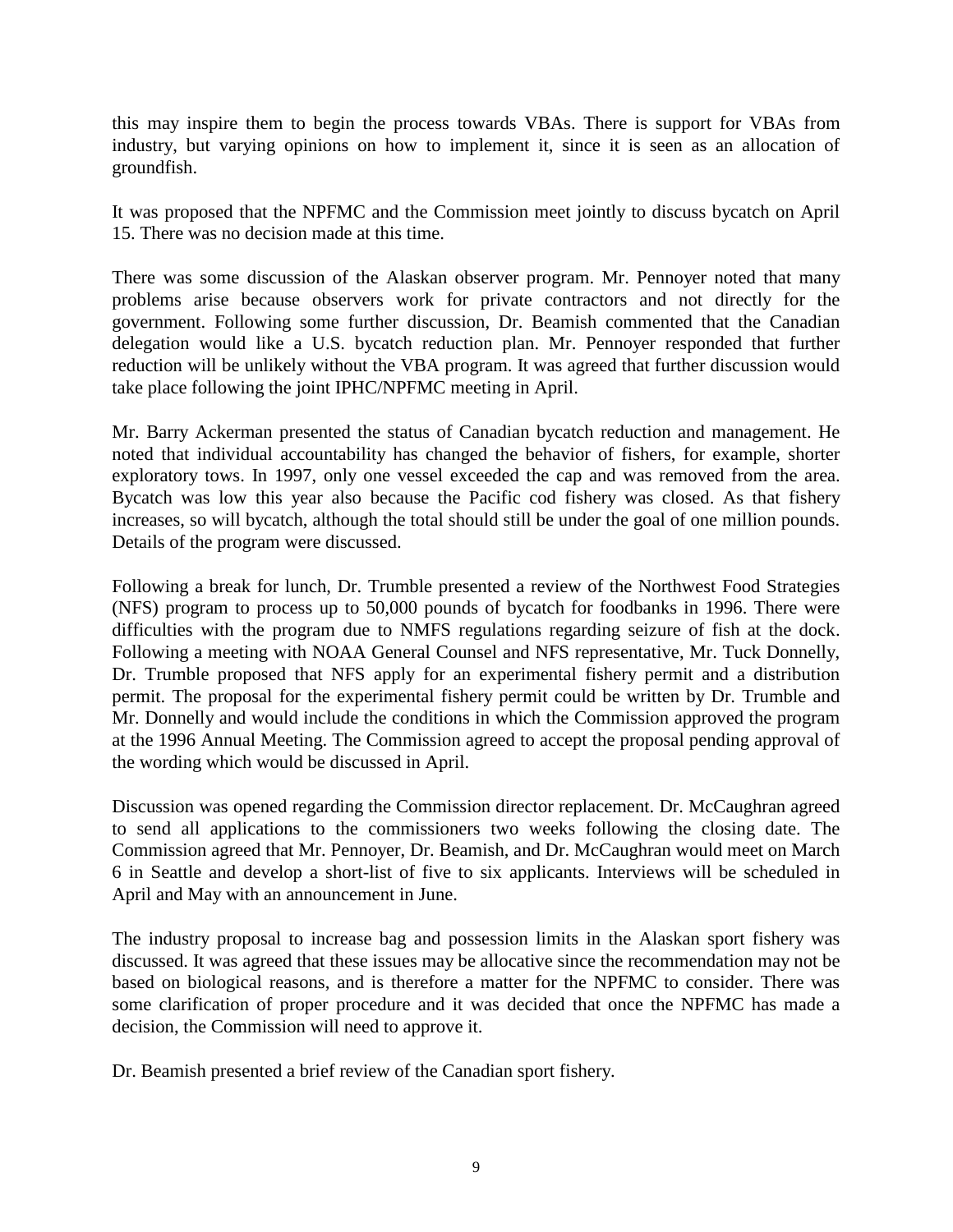# **JOINT IPHC/CONFERENCE BOARD/PROCESSOR ADVISORY GROUP MEETING - WEDNESDAY, JANUARY 29**

Conference Board Chair, Mr. John Secord, presented the meeting minutes (Appendix I). He confirmed that discussion regarding splitting Area 4B was tabled until next year. He also commented that there was a wide range of feelings regarding the sport bag and possession limits in each country. He noted that the recommendation to lower possession limits in the Area 2B sport fishery was driven by the fact that there was failure in 1996 to obtain adequate catch statistics from the sport fishery.

Conference Board Vice-chair, Mr. Robert Alverson, commented that the issue of observer coverage on small vessels is an ongoing debate. The Conference Board is recommending no change in observer coverage at this time.

Processor Advisory Group Chair, Mr. Brian Bigler, presented the meeting minutes (Appendix II). He stressed that local depletion issues should be taken into consideration in Area 4. He also noted concern by PAG regarding "chalky" halibut, noting that it resulted in a one-half million dollar loss in 1996. There was a short discussion regarding "chalky" fish. Mr. Bigler noted that PAG would like to see the IPHC become involved in a project to detect these fish on the dock.

Dr. Beamish opened the floor to general discussion. Mr. Best commented that alternative sites are being considered for the 1998 Annual Meeting, but there was no response from the Conference Board or PAG.

The following general comments were made: 1) there was a suggestion to give "chalky" halibut to the Pacific Biological Station for study; 2) there was a comment that improper procedure may have been used in the Conference Board deliberations of the Canadian sport fish issue; 3) several participants urged the Commission to take a stand on the sport fish issues, and there was one request to send a letter regarding poor sport fish reporting to Alaska State Senator Halford; 4) there was concern that the Commission is not taking local depletion seriously.

#### **ADMINISTRATIVE SESSION - WEDNESDAY, JANUARY 29**

The session opened with clarification of Bering Sea and Gulf of Alaska observer requirements when fishing in multiple areas. It was confirmed that the requirements for each major area need to be made consistent before fishing the two areas in the same trip is possible.

The Commission reviewed the Conference Board report. There was some discussion concerning sending Erik Wickham to attend the NPFMC meeting in February. It was noted that a funding procedure is not yet in place within the Conference Board. Mr. Pennoyer commented that he would support funding Mr. Wickham's travel expenses if it was agreed that he could help move along the bycatch deliberations within the NPFMC. He expressed his frustration in the lack of a mechanism to deal with harvesting groundfish while lowering bycatch. The Commission agreed to fund Mr. Wickham's appearance to testify to the NPFMC. Ms. Jane DiCosimo, NPFMC staff, was asked to schedule him for the bycatch portion of the meeting.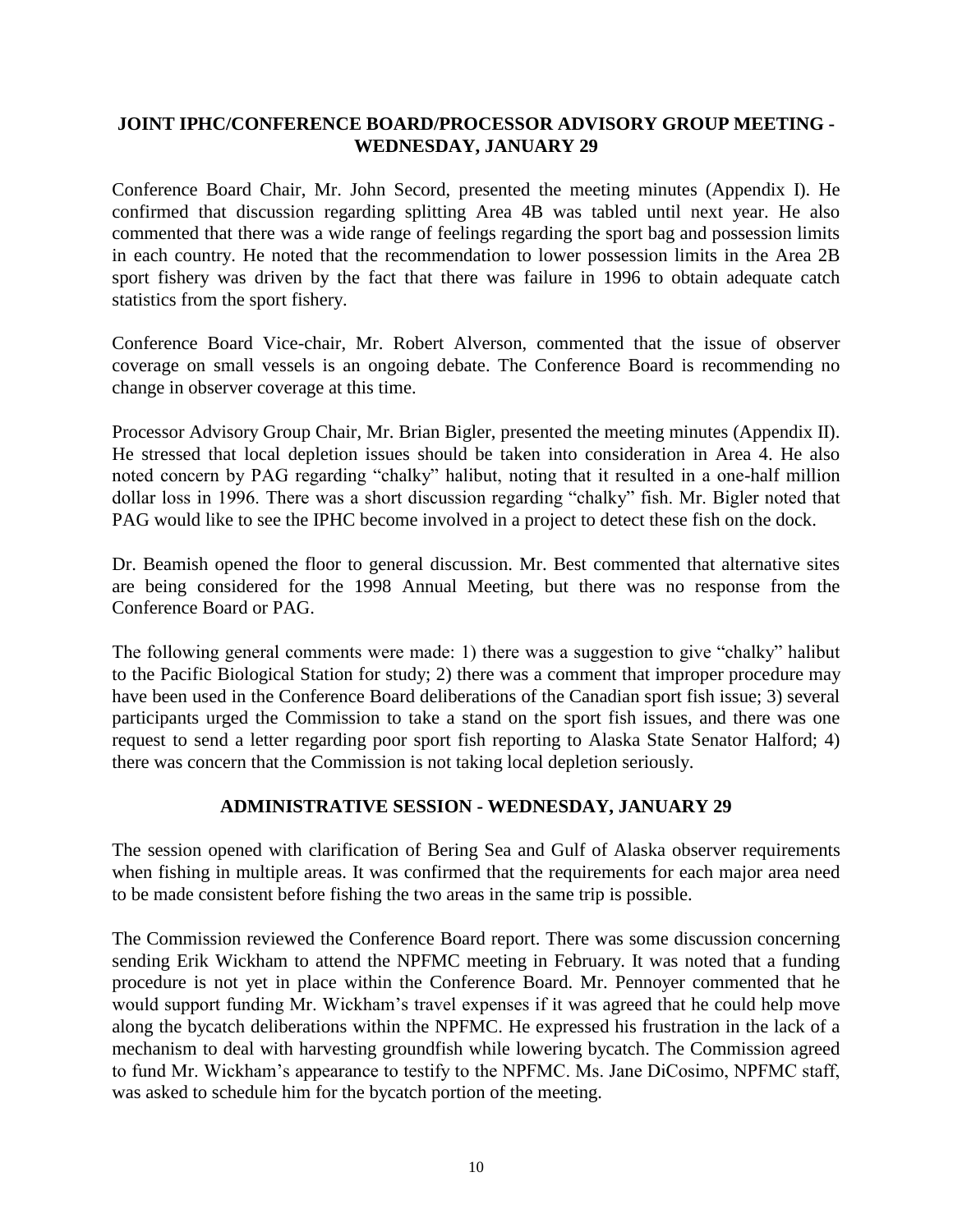Sport fish possession limits were discussed. Dr. McCaughran noted that there is some concern if the NPFMC decides to increase possession limits, that the CEY will be exceeded this year. There was confusion as to why the Conference Board asked to refer U.S. possession limit regulations to the NPFMC, but referred Canadian possession limit regulations to the Commission. It was agreed to ask Mr. Secord in a later session why the Conference Board made the distinction.

Both Mr. Best and Ms. Norosz noted that individual advisory group participants had commented that their views were not reflected in the minutes. Fishers were proposing that they be included when designing the surveys to insure proper accounting of fish. Mr. Hoag assured the Commission that fishers are involved in the process.

Local depletion was discussed. Mr. Hoag commented that it is possible although difficult to test and should possibly be considered as the catch limits increase.

Mr. Best asked that a statement be issued by staff at the public meeting on Thursday regarding surveys. Fishers should be made to realize that it is everyone's responsibility to insure accurate surveys and adequate survey vessels.

The Commission discussed and agreed that at future Annual Meetings the two advisory groups should meet prior to the joint session with the Commission. It was suggested to schedule a session for the 1998 meeting.

The PAG report was reviewed. Ms. Norosz noted that the survey for "chalky" halibut included only HANA members and had a 50% return rate. Therefore, the 90,000 pounds quoted as being "chalky" is most likely a low estimate. Following a short discussion, no decisions were made at this time.

The regulations which needed approval were reviewed. Dr. McCaughran confirmed that the Commission needs to approve quotas as well as the council catch sharing plans for Areas 2A and 4.

Mr. Hoard proposed that the catch limit's be approved at a level 75-80% of staff recommendations. Dr. McCaughran commented that the staff figures are already conservative, although Area 2A is uncertain. Mr. Pennoyer added that the increase seems large, but since the proposed harvest rate is 20%, it seems low enough. Mr. Hoard expressed concern regarding the migration of fish between Area 2A and 2B. Dr. Sullivan commented that the stocks are considered mixed and are managed together in the assessment. Mr. Pennoyer commented that the mixing of fish between the two countries makes management especially difficult. There was significant discussion.

Ms. Norosz noted concern that the percentage of the CEY used in catch limit recommendations is similar in all areas excluding Area 2C. She expressed concern that fishers have been trying to be conservative and a stock crash would be unfortunate. Dr. Parma and Dr. McCaughran commented that the estimates in that area had not measured as much as in other areas because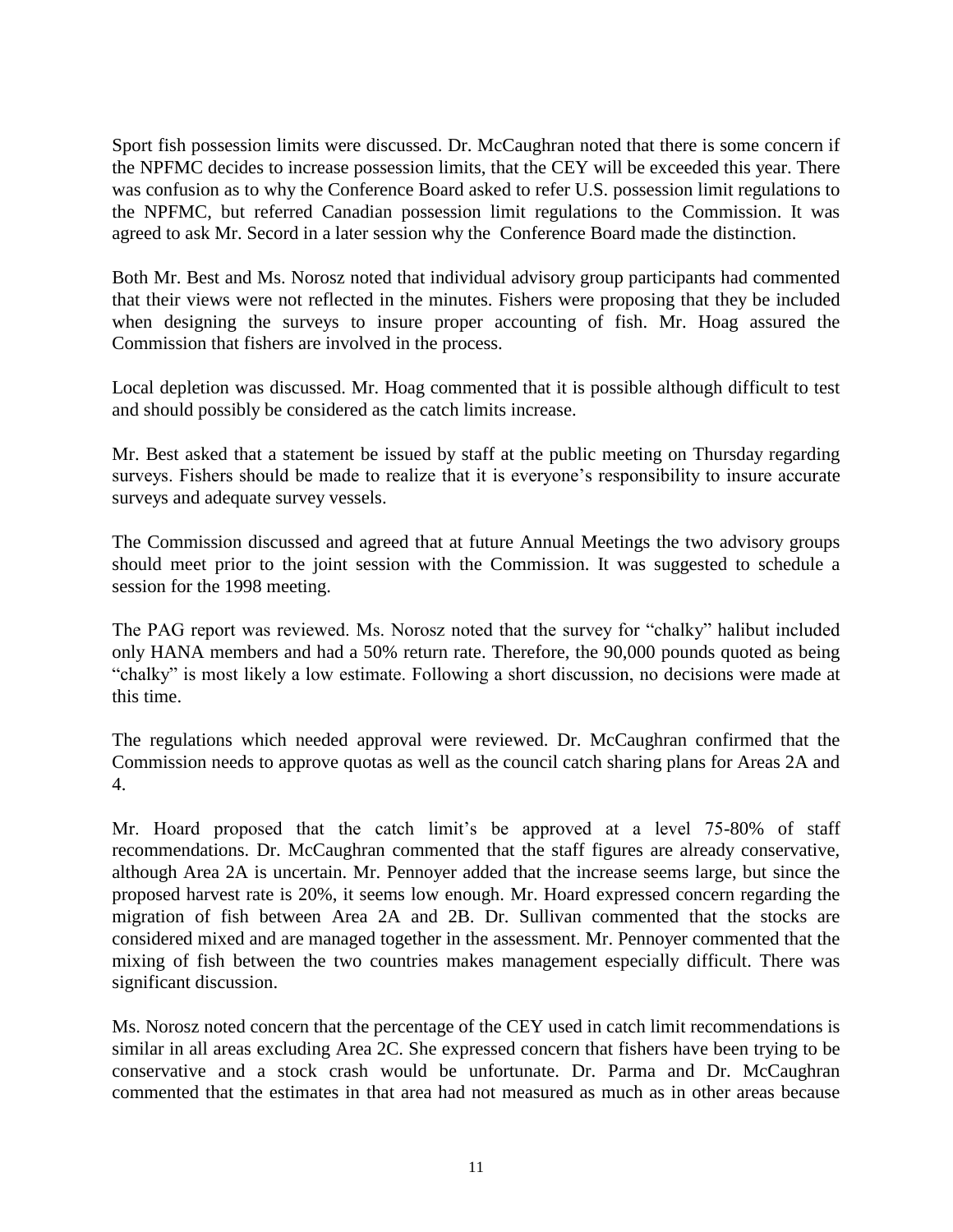only one survey was conducted there in 1996 and while that survey showed high catch rates, commercial CPUE was in decline. As more surveys are done, they will bear more weight.

Following further clarification of the stock assessment, the Commission acknowledged that Mr. Hoard's suggestion held merit. Mr. Pennoyer asked that a statement be made at the public session noting the length at which the Commission considered the various proposals, and that the catch limit decision is not made lightly.

Following a break for lunch, Mr. Pennoyer stated that the U.S. will not agree to change the funding formula for the Commission at this time. The U.S. believes that the changes that have been proposed are not in the best interest of the Commission. Hence, the funding formula of 50/50 will be maintained.

Mr. Hoard presented a review of the F & A Committee report. The Commission voted to approve the 1995/96 financial report. Mr. Hoard noted that a new phone system was approved in November and has now been installed.

The 1996/97 budget was presented reflecting the change of funding to \$50,000 for the early life history project as discussed earlier in the meeting. Following further discussion of the project, Dr. Beamish proposed that funding be approved for one year at \$50,000. If the project has not been successful by July of 1997, then funding will be discontinued. If the project is successful, a total of \$25,000 can be moved from the 1998 budget for a total 1997 funding of \$75,000. The Commission agreed to this proposal and approved the 1996/97 budget at it was presented.

Following a short discussion, the budget for 1997/98 was approved provided that the \$25,000 possibly earmarked for the early life history project was removed from the research budget. The staff proposal for a new vehicle was discussed. The Commission agreed to allow up to \$20,000 to be spent on a new vehicle.

The 1998/99 budget was discussed briefly. Dr. Beamish reiterated that Canada still wishes to renegotiate the funding formula, and therefore cannot vote on future budgets. Mr. Pennoyer concurred and the budget was tentatively approved with the understanding that the funding formula will require further discussion between the governments.

The Commission approved the addition of the F  $\&$  A Committee to the Financial Regulations in Section 3.6 b.

Mr. Hoag began a review of the items which the Commission would be voting on the following day.

The PAG concern regarding "chalky" halibut was discussed. Dr. Trumble noted that PAG agreed to form a group to construct a questionnaire that will confirm the extent of "chalky" fish. The staff has also agreed to incorporate some handling studies into this year's surveys to simulate the condition and its causes.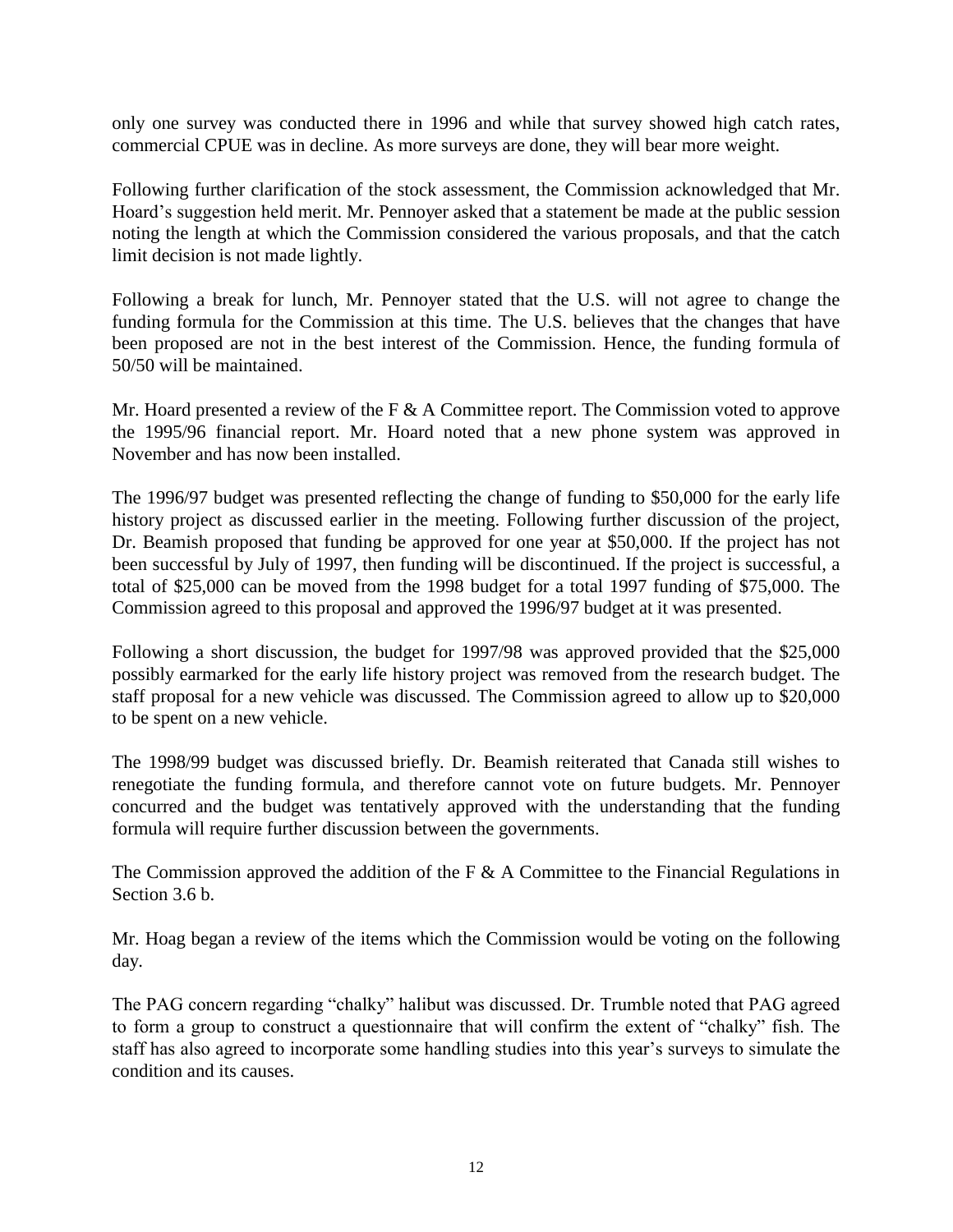The PAG recommendation for a 30-day opening for Area 2A was rejected.

The proposal for an IPHC official logbook for IFQ vessels in Alaska was discussed at length. Mr. Hoag noted that the staff has been working with NMFS to establish a joint logbook, but the efforts have been unsuccessful. Therefore, the staff would like to initiate an independent logbook funded by the IPHC. Mr. Best noted that an official logbook has been a requirement in Canada since the inception of the IVQ program and is funded by fishers. Mr. Pennoyer commented that the joint efforts were unsuccessful due to confidentiality issues which are stipulated by U.S. law. Mr. Pollard suggested renewing discussions since there have been recent changes in the Magnuson-Stevens Act that may remove the obstacles. Mr. Hoag commented that the staff could delay printing of the books until this summer, but no later if they are to be in place by the 1998 season. Therefore, tentative approval is needed this year to proceed, but a regulatory action will be required at the 1998 Annual Meeting. Approval was given to proceed.

It was suggested that all vessels including those under 26 feet fill out logbooks. Following a discussion, no decision was made.

The Commission discussed regulation wording changes as follows: 1) Change "accept and weigh" in Section 16(3) to "weigh and record"; and 2) strike "change from other records" in Section 15(2)a.

The issue of fishing in multiple areas in Area 4 and the Gulf was discussed. It was confirmed that the current regulations prohibit fishing in both areas during a single trip. However, fishing within Area 4 or within Area 2C, 3A, and 3B is allowed provided the stated requirements in Sections 17(2) and 17(3) of the 1996 IPHC Regulations are met. Area 4 is different than the Gulf areas because there are clearance requirements in addition to multiple regulatory area requirements. Following further discussion, it was determined that regulations need to be modified to allow fishing in both areas while maintaining the section 17 requirements of observer presence and separation of fish in the hold. However, because Area 4 clearance requirements stipulate that the hold be empty when clearing into an area, vessels will be able to fish in Area 4 and then move to an area in the Gulf, but not vice versa. The staff was asked to meet with NOAA General Counsel to develop appropriate wording.

Following a break, the Commission approved an exemption for vessels under 26 feet from logbook requirements. Mr. Best suggested that the requirement to fill out logbooks within 24 hours of fishing be stressed.

The sport possession limit issue was revisited. It was agreed to present a statement at the public session on Thursday that the Commission is interested only in total removals from an area and therefore all allocation issues should be left to the individual governments. However, these removals cannot interfere with the collection of data or Commission regulations. It was agreed that along with public proposals on the sport fish issue, a letter will be addressed to the NPFMC outlining fisher's concerns as well as the Commission concern that an increased bag or possession limit could result in exceeding the CEY for 1997.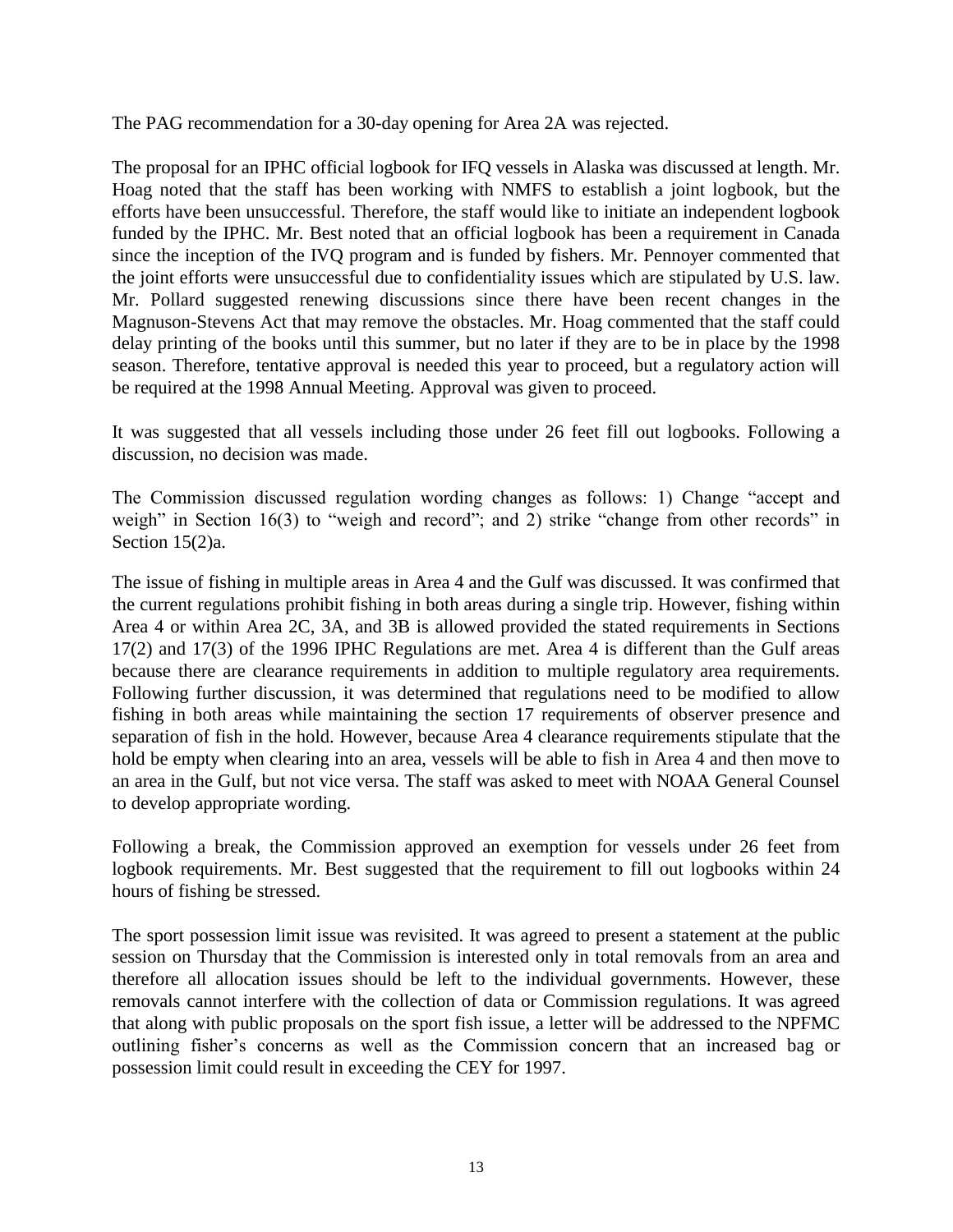Regarding the issue of personal use/subsistence, Mr. Pollard reported that the Halibut Convention does not prohibit the development of a fishery other than sport and commercial. As long as the personal use/subsistence regulations do not interfere with IPHC regulations or present a conservation problem, the individual countries can legalize these fisheries. Ms. DiCosimo commented that the NPFMC has not yet deemed the subsistence fishery as "native only" so it could include other user groups. It was agreed that the public proposals regarding personal use/subsistence will be forwarded to the governments.

The Canadian sport fish accounting issue was discussed at length. It was noted that receiving estimates on a "real time" basis is difficult at this stage, but DFO has been working with other parties to establish an accurate accounting system. It was agreed to leave the bag and possession limits the same as in 1996 and to issue a statement at the public session on Thursday explaining the Commission's reasoning.

The proposal to create a size limit for the sport fishery in Alaska was discussed. It was agreed that staff would do a general analysis of size limits and the biological ramifications and report the results at the 1998 Annual Meeting.

The PAG proposal concerning weighmasters was discussed. The Commission agreed to forward the proposal to the NPFMC. Additionally, because this deals with accounting of IFQ fish in Alaska, the Commission instructed the staff to monitor the accuracy of the present system in 1997 with a report to be presented at the 1998 Annual Meeting.

The sea-bird issue was discussed briefly. The Commission agreed to forward the Conference Board statement to the NPFMC as well as issue a statement recommending that the U.S. adopt the sea-bird regulations. There was some concern over whether skiff fishers would be included in the regulations, and it was agreed to leave the details to the NPFMC.

Following a brief discussion of the public session format, the location for the 1998 Annual Meeting was discussed. The Commission agreed that Anchorage will be considered pending the availability of lodging.

The Commission agreed that the IPHC Interim Meeting will take place November 18-19 in Seattle. The IPHC/NPFMC joint bycatch meeting will be scheduled for April 15 in Anchorage.

The issue of localized depletion was discussed at length. Although several commissioners expressed concern over the issue, Dr. McCaughran commented that based on past IPHC studies, it is most likely not a danger to the stocks. A staff experiment would involve closing an area to the public for one year and that is most likely unacceptable to fishers. Dr. Trumble suggested that smaller scale programs can be worked out through the council process. No decision was made at this time.

Concerning sport charter vessel service minimum requirements, Mr. Doug Vincent-Lang noted that a letter in support of the requirements from the IPHC to the Alaska State Senate would be helpful. Ms. Norosz agreed to work with Dr. McCaughran on constructing the letter.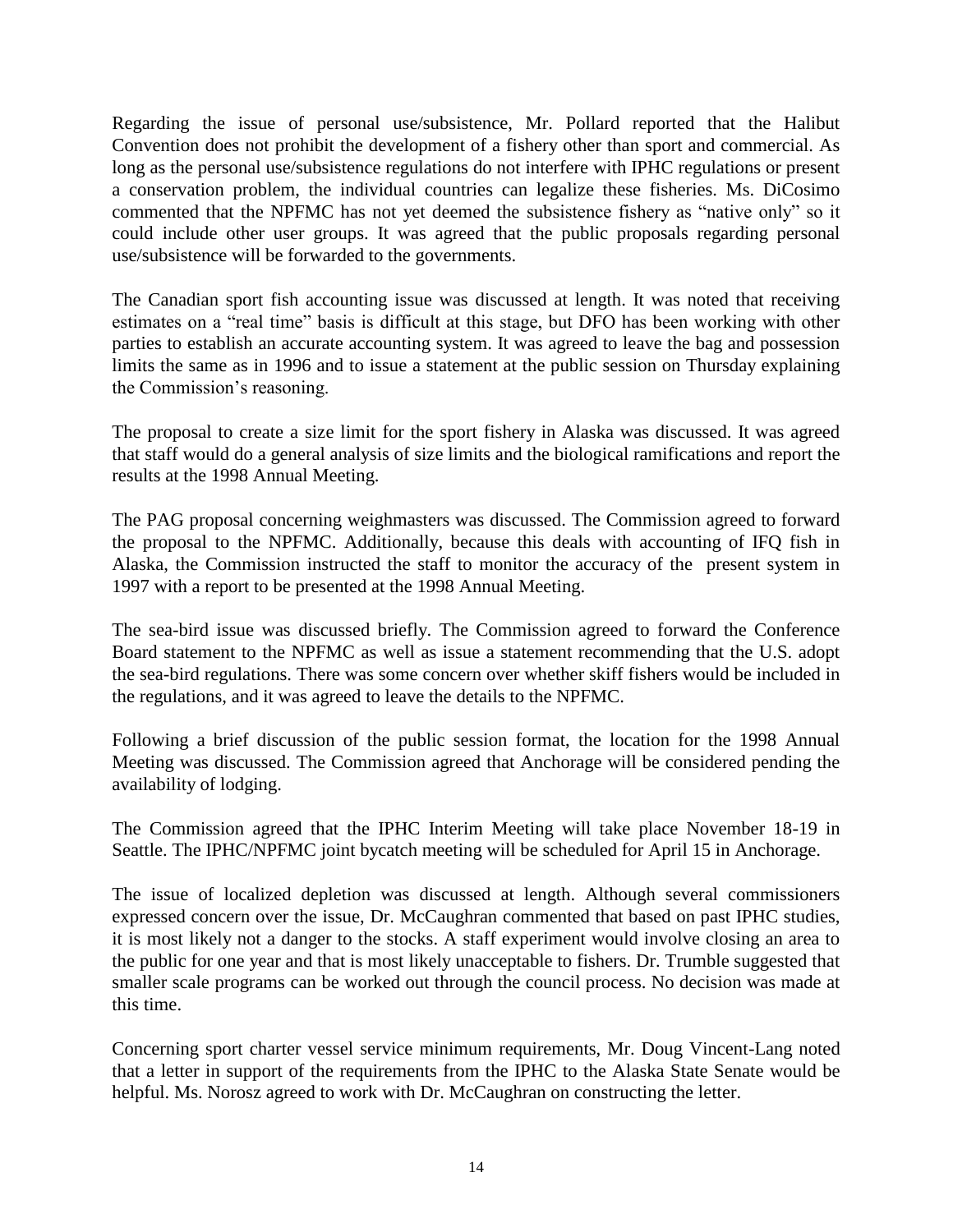## **ADMINISTRATIVE SESSION - THURSDAY, JANUARY 30**

The agenda for the public session and statements to be made were reviewed. Dr. Trumble noted that the Northwest Food Strategies food bank issue will also be presented to the NPFMC, and could be in place in time for pollock "B" season.

Mr. Pennoyer confirmed that the Commission has decided to encourage VBA development by the NPFMC and to forward PAG comments to the NPFMC concerning VBAs.

Mr. Ackerman presented a report concerning the recent challenge to the Canadian IQ system. There could be possible ramifications from the challenge including invalidating the current program. The case is currently in the appeal process, but it could last a year or longer.

Ms. Norosz distributed Alaska State Senate Bill 19 concerning sport fish statistics. Mr. Pennoyer was concerned that the Commission may not necessarily support all the details. The Commission agreed that Dr. McCaughran will draft a letter in support of the concept, to be reviewed by Mr. Pennoyer and Dr. Beamish, then distributed to all commissioners. Following discussion of details, it was confirmed that this will allow for collection of sport fishing information and a requirement that fishers divulge the information. Limited entry to the sport charter fishery is impossible without a State of Alaska constitutional amendment.

# **PUBLIC SESSION - THURSDAY, JANUARY 30**

Dr. Beamish welcomed the attendees. Mr. Pennoyer stated that this is a challenging year and it is fortunate for everyone that the halibut stocks have started increasing again. The Commission is committed to a conservative approach and as a result have discussed the stock assessment issue at length with the IPHC staff. Dr. Beamish added that the staff are leaders in the stock assessment venue.

The Commission approved the following items:

1) Catch limits as follows: Area 2A (700,000 pounds); Area 2B (12,500,000 pounds); Area 2C (10,000,000 pounds); Area 3A (25,000,000 pounds); Area 3B (9,000,000 pounds); Area 4A (2,940,000 pounds); Area 4B (3,480,000 pounds); Area 4C (1,160,000 pounds); Area 4D (1,160,000 pounds); Area 4E (260,000 pounds).

2) The Area 2A catch sharing plan as specified by the PFMC. Sub-total allowable catches as follows: Commercial (144,235 pounds); Treaty Indian directed (245,000 pounds); Treaty Indian ceremonial and subsistence (15,000 pounds). Sport north of Columbia River (166,530 pounds); Sport south of Columbia River (144,235 pounds).

3) Season dates as follows: Area 2A directed - 7/8, 7/22, 8/5, 8/19,9/2, 9/16 (all 10 hour periods); Area 2A treaty - 3/15 through 11/15; Area 2B, 2C, 3, and 4 - 3/15 through 11/15.

4) Discontinue IPHC licensing of commercial vessels in Alaska.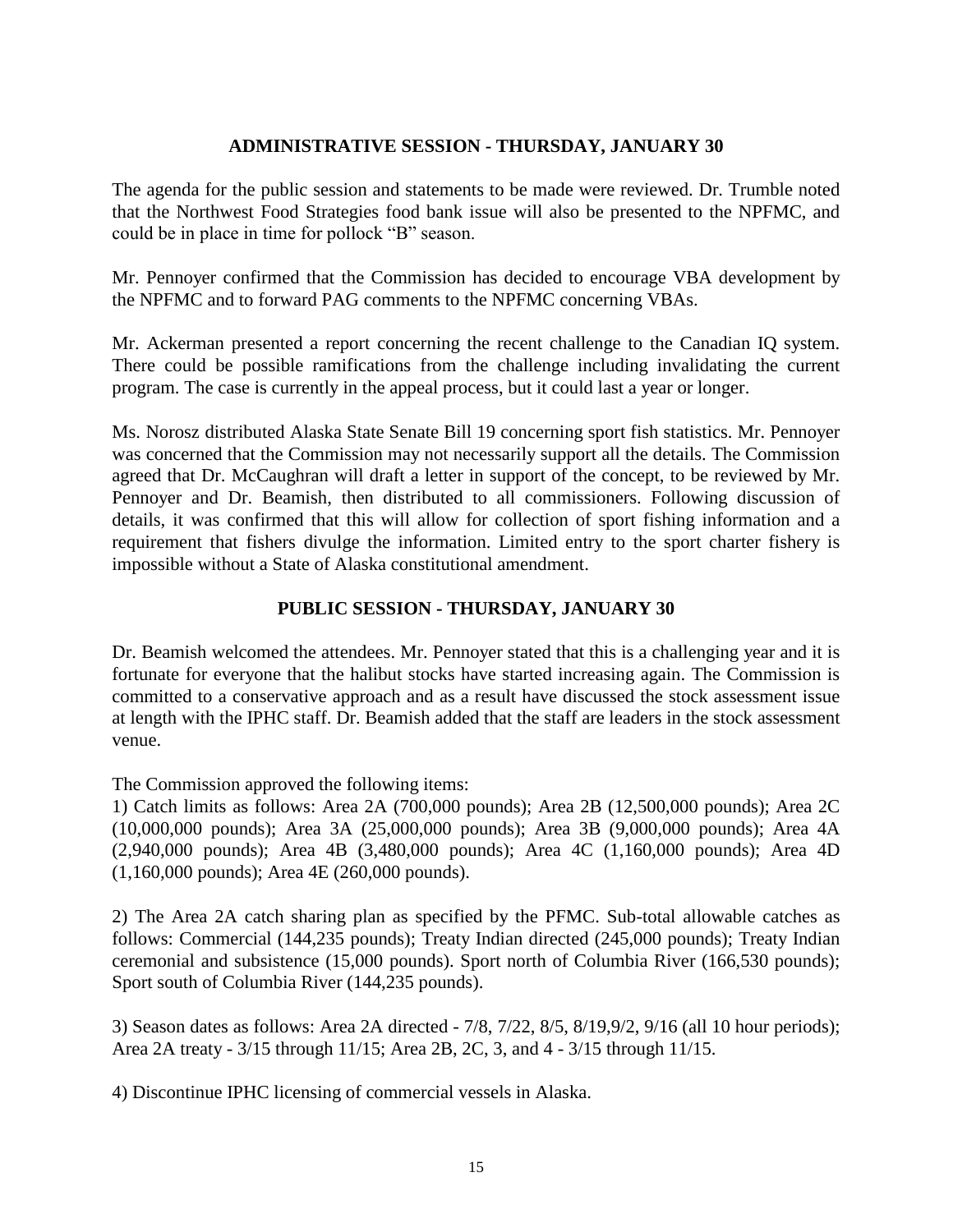5) The IPHC will implement an official logbook for 1998.

6) Vessels are allowed to combine Area 4 IFQ trips with Area 3 or 2C provided fish are kept separate in the hold and an observer is aboard.

7) Chair for 1998 will be Mr. Pennoyer and Vice-chair will be Dr. Beamish.

Mr. Pennoyer stated the sport fish subsistence proposals including the Valdez Charter Boat Association proposal will be forwarded to the NPFMC and the governments along with the following statement made by Mr. Pennoyer:

*We concluded that internal domestic allocative decisions should be left to the two governments with the proviso that any allocation scheme adopted be monitorable, manageable, and that IPHC quotas by area and year not be exceeded. Specifically, the Commission reviewed requests for sport fish bag increases in Alaska and changes in 2A and 2B. Obviously there is no biological reason in our current stock assessment to limit these harvests given the apparent status of the stock over what we thought it was last year. Nevertheless, internal allocation in*  both countries should be a decision of the political process in each country. Accordingly, we will *refer the sport fishing proposals to the North Pacific Fisheries Management Council and the DFO, respectively for their consideration. We understand that the North Pacific Council is considering regulations dealing with harvest of halibut for personal use that's outside of the sport harvest regulations. Again, the IPHC considers this a domestic allocation issue and believes it is appropriate that the North Pacific Council deal with it. We understand that the U.S. has a legal opinion that identifies the potential personal use to be allowed under the treaty. This opinion will be provided to the government of Canada for their consideration and review. The IPHC is concerned that any domestic process allow for the IPHC review of any changes in allocation that could result in a significant change in removals such that the CEYs might be exceeded in any year. As an example, right now we are deducting the prior year's sport catch among other things from the CEY to derive and out of the bottom of that falls out the setline commercial quota. Sport catches are not restricted in Alaska in total and any measure which could significantly increase that catch would not be accounted for until the following year. Rather than exceed the CEY in this year, it would be preferable for the Commission to be able to take the predicative effect of any increase into account prior to setting its annual quota.* 

Mr. Pennoyer explained that the Commission is going to propose that the domestic processes happen in such a way and such timing that this Commission gets to consider any change in setting its annual CEY. Dr. Beamish added that "domestic processes" includes both Canada and the U.S.

The Commission announced that the following actions will be taken:

1) The staff will be reevaluating the size limit this year and report back in 1998.

2) The Commission cannot endorse the weighmaster program unconditionally but advocates any program which improves accounting of fish. The staff will monitor the current program in 1997.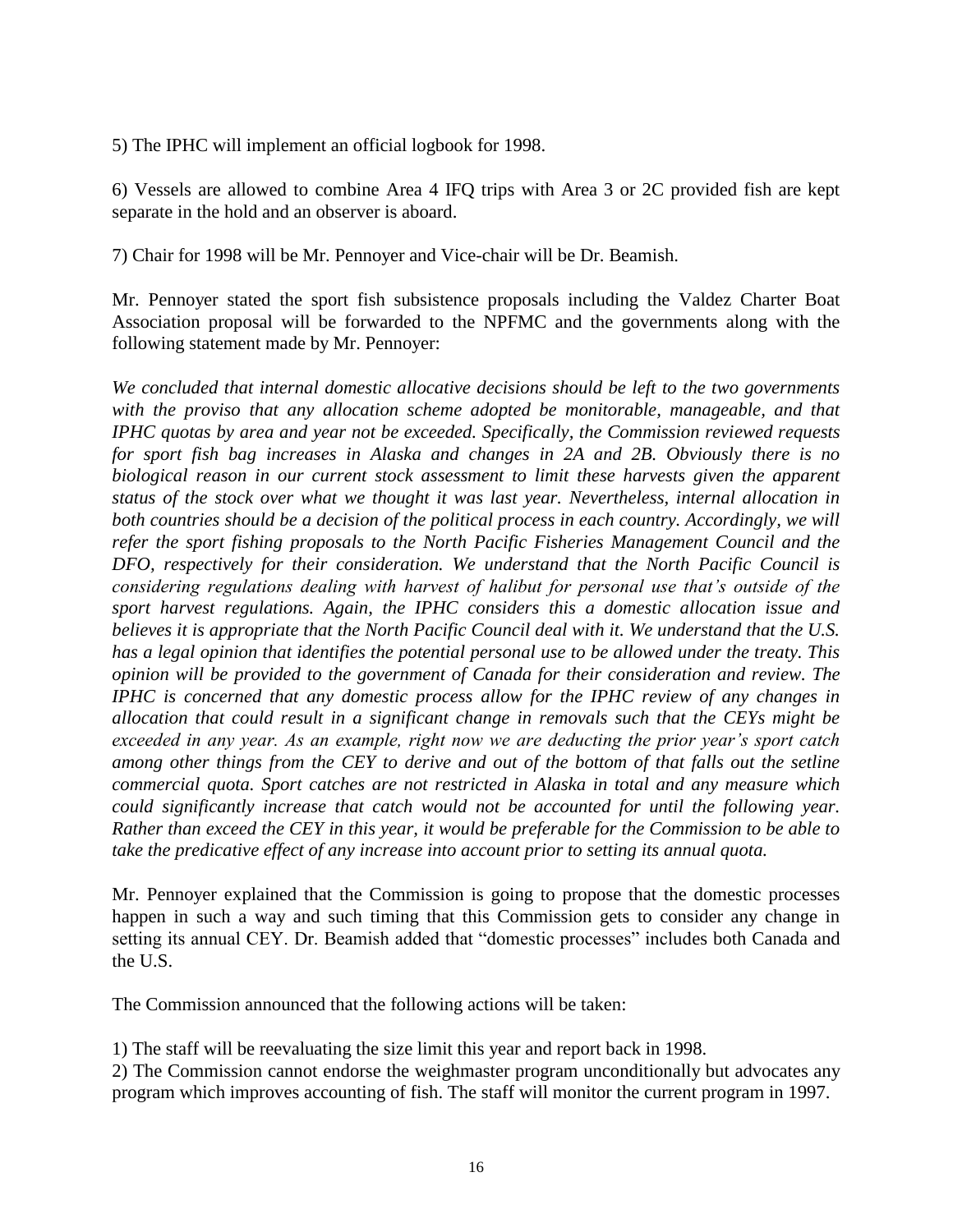3) The staff will conduct experiments aboard the survey vessels this summer in relation to "chalky" halibut. Also, processors have agreed to improve the accounting of chalkiness by documenting customer complaints and tracking fish.

4) A letter regarding the capture of short-tailed albatross will be forwarded to the NPFMC with support from the Commission for bird-scaring regulations.

5) The Northwest Food Strategies project will go forward this year, with some revisions that will enable the project to meet regulatory restrictions.

6) The Commission will meet jointly with the NPFMC on April 15 regarding bycatch, and the public is welcome to attend. The VBA program is the most positive method on the horizon to accomplish lowering the bycatch in the U.S., and the NPFMC will be urged to develop the system. However, PAG comments regarding the issue will also be forwarded. Dr. Beamish commented that the hardship on some fishers in any program is recognized.

7) The Commission agreed to support Erik Wickham in addressing the NPFMC at their February meeting on behalf of the bycatch issue.

8) The 1998 Annual Meeting will take place in Anchorage, Alaska from January 26 - 29.

9) A joint Conference Board/PAG meeting will be added to the Annual Meeting agenda starting in 1998.

Dr. Beamish acknowledged that the early life history research project is unpopular and noted that the Commission plans to fund the project for one year. Future funding is dependent on whether results are achieved.

Ms. Norosz announced that the Commission will conduct a review of research each year and urged the public to attend. This is part of the five-year plan concept that the Commission has developed at this meeting. Mr. Best added that the Commission has committed the staff to five years of intensive surveys, and urged fishers to actively participate.

Dr. Beamish announced that Mr. VanDorp will be replaced as Commissioner by Mr. Rodney Pierce. He added that Dr. McCaughran and Ms. Phyllis Severeid are expected to retire in 1998.

Dr. Beamish commented that in 1997, the 60/40 split in Area 2 was not achieved but was closer than in recent years. Although the stock does not always comply, this year shows that the split has some biological validity.

Mr. Best complimented the advisory groups on their hard work. Dr. McCaughran added that the staff is pleased with the outcome of the meeting, and that the added input of PAG this year was an asset to the process.

Dr. Beamish thanked everyone for their participation. Meeting adjourned.

Steven Pennoyer, Chairman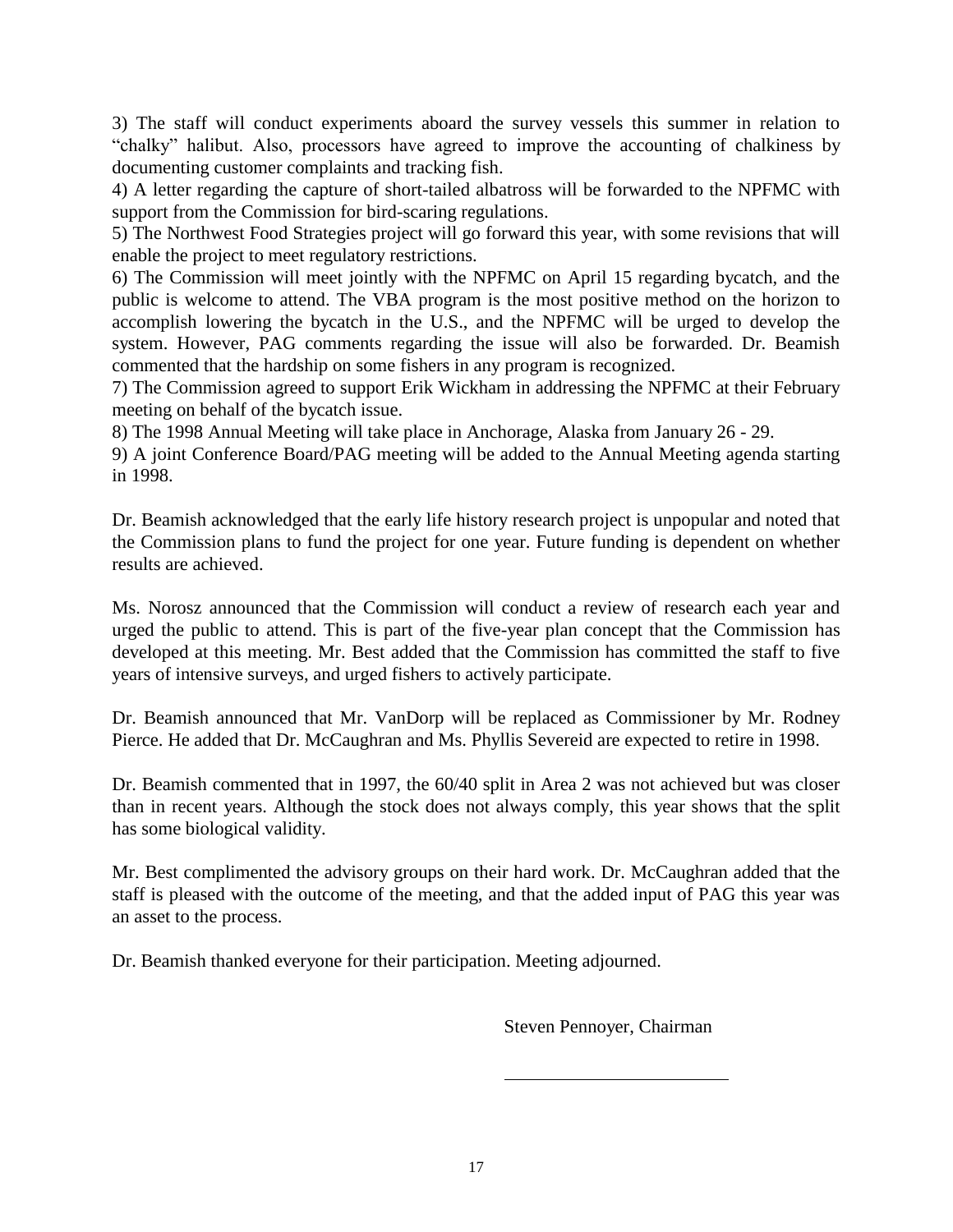# **Participants**

| <b>Name</b>            | <b>Affiliation</b>             | <b>City, State/Province</b> |
|------------------------|--------------------------------|-----------------------------|
| Chris Acheson          | Pacific Blackcod Assn.         | Ganges, B.C.                |
| <b>Barry Ackerman</b>  | <b>DFO</b>                     | Vancouver, B.C.             |
| <b>Ragnar Alstrom</b>  | Yukon Delta Fish Dev. Corp.    | Alakanuk, AK                |
| <b>Bob Alverson</b>    | <b>FVOA</b>                    | Seattle, WA                 |
| Sandy Argue            | <b>DFO</b>                     | Vancouver, B.C.             |
| Greg Bargmann          | WDF&W                          | Olympia, WA                 |
| Will Beattie           | NW Indian Fisheries Comm.      | Olympia, WA                 |
| Dean Beers             | ADF&G                          | Juneau, AK                  |
| Don Beeson             | <b>Icicle Seafoods</b>         | Homer, AK                   |
| Anne Best              | Pacific Longline Fish. Assn.   | Comox, B.C.                 |
| Brian Bigler           | <b>HANA</b>                    | Seattle, WA                 |
| Tom Boehm              | <b>Canadian Consul General</b> | Seattle, WA                 |
| Pamela Botnen          | <b>TRFC</b>                    | Chimacum, WA                |
| Craig Bowhay           | <b>NWIFC</b>                   | Forks, WA                   |
| David Brindle          | Fisherman                      | Seward, AK                  |
| Wilbur Brown, Sr.      | <b>Kake Fisheries</b>          | Kake, AK                    |
| John Bruce             | Deep Sea Fisherman's Union     | Kingston, WA                |
| Alexander Bychkov      | <b>PICES</b> Secretariat       | Victoria, B.C.              |
| Mark Callahan          | <b>Icicle Seafoods</b>         | Seattle, WA                 |
| Corrie Campbell        | <b>B.C.</b> Ministry           | Victoria, B.C.              |
| Mark Cedergreen        | Westport Charterboat Assn.     | Westport, WA                |
| <b>Billy Charles</b>   | Yukon Delta Fish Dev. Corp.    | Enunonak, AK                |
| <b>Jeff Chase</b>      | <b>USCG</b>                    | Kodiak, AK                  |
| <b>Neal Coenen</b>     | ODF&W                          | Newport, OR                 |
| Tom Cole               | SFAB/ACS Victoria              | Victoria, B.C.              |
| Leroy Cossette         | AK Draggers Assn.              | Kodiak, AK                  |
| <b>Bill DeGreef</b>    | PCFVOG, NTA, CFIC              | North Saanich, B.C.         |
| Peter DeGreef          | <b>PCFVOG</b>                  | Victoria, B.C.              |
| Jane DiCosimo          | <b>NPFMC</b>                   | Anchorage, AK               |
| George Dirks           | Atka Fisherman's Assoc.        | Atka, AK                    |
| Ludger Dochtermann     | <b>UFMA</b>                    | Kodiak, AK                  |
| Ken Dole               | <b>Waterfall Resort</b>        | Ketchikan, AK               |
| Helen Dunn             | <b>Pacheedaht First Nation</b> | Port Renfrow, B.C.          |
| Phillip Edgar          | Ditidaht Fisheries             | Nitinaht Lake, B.C.         |
| Carl Edgar, Sr.        | Ditidant Council               | Nitinaht Lake, B.C.         |
| Mel Erickson           | Deep Creek Charterboat Assn.   | Ninilchik, AK               |
| Lt. Paul Flynn         | <b>USCG</b>                    | Juneau, AK                  |
| <b>Bert Foulds</b>     | <b>DFO</b>                     | Ottawa, ONT                 |
| Chris Franklin         | Commercial fisherman           | Ward Cove, AK               |
| Marvin Gjerde          | <b>FVOA</b>                    | Seattle, WA                 |
| <b>Edwin Glotfelty</b> | Yukon Delta Fish Dev. Corp.    | Seward, AK                  |
| Art Goddard            | <b>Canadian Consulate</b>      | Seattle, WA                 |
| Victor Golodoff        | Atka Fisherman's Assoc.        | Atka, AK                    |
| John Goodhand          | Valdez Charterboat Assn.       | Valdez, AK                  |
| Keith Greba            | Sitka Charterboat Oper Assn.   | Sitka, AK                   |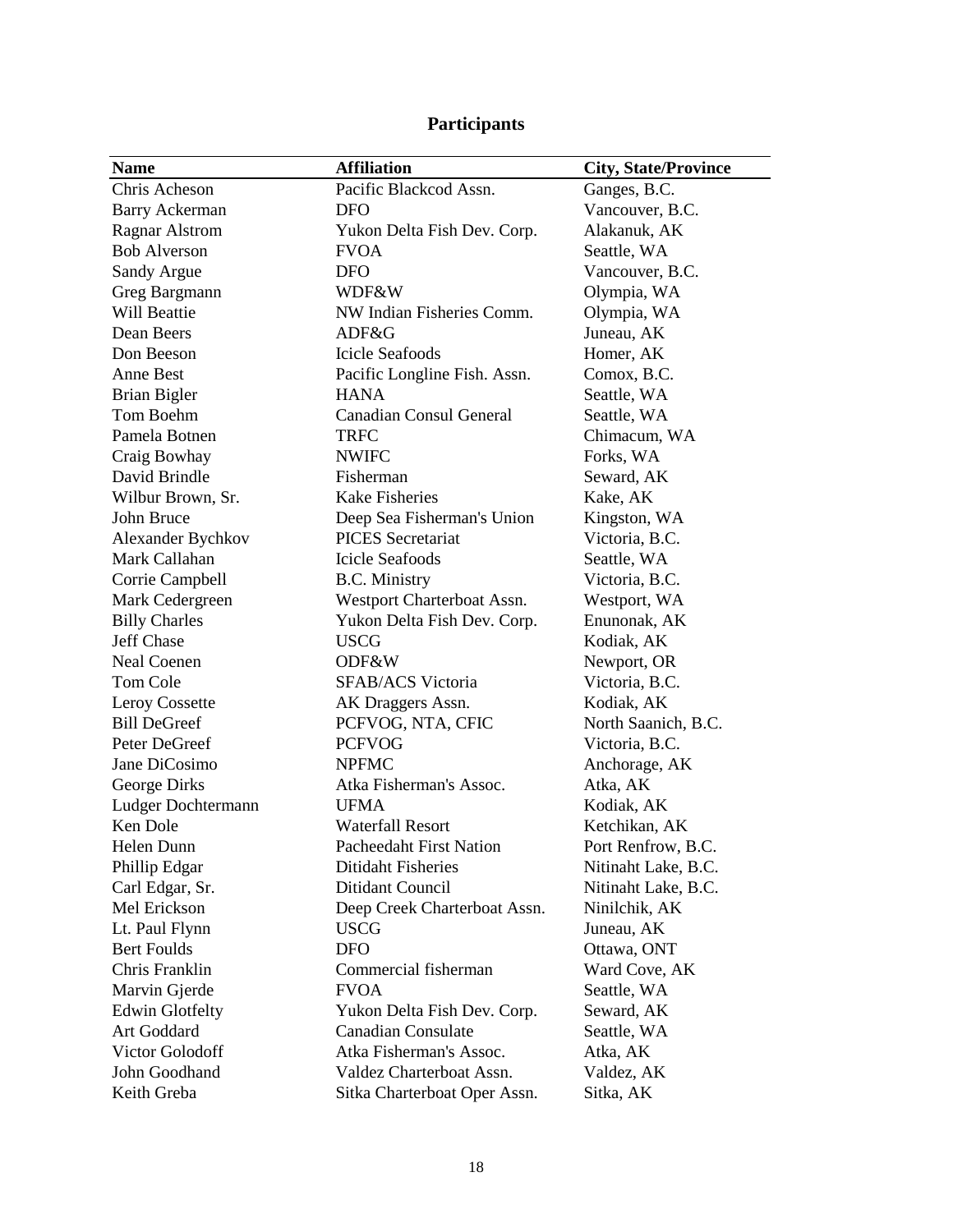Yorn Nordmann S.M. Products Delta, B.C. Luise Norman **III.** UFAWU Errington, B.C. Marc Pakenham DFO - Coast Guard Victoria, B.C.

Jeff Green YKI Fisheries Inc. Yakutat, AK Dan Greene Makah Fisheries Mgt. Neah Bay, WA Shari Gross **HANA** Seattle, WA Morris Haldane Prince Rupert NBHB Local Prince Rupert, B.C. Peter Hancock Annieville Halibut Assn. Vancouver, B.C. Peter Hanson WA State Charterboat Assn. Neah Bay, WA Terry Henshaw Annieville Halibut Assn. Delta, B.C. Jude Henzler Bering Sea Fisherman's Assn. Anchorage, AK Dennis Hicks ALFA Sitka, AK William Hines **NMFS** Juneau, AK David Hogan U.S. Dept. of State Washington, D.C. Ruel Holmberg Sr. Aleutian Corp. Sand Point, AK LCDR N.T. Hunnings USCG Juneau, AK Lorne Iverson BC Halibut Lonliner's Assn. Vancouver, B.C. Roy Jack Pacheedaht First Nation Port Renfrow, B.C. Cydrick Jager Coquitlam, B.C. Ken Jenkins SFAB Port Hardy, B.C. Steve Joner Makah Fisheries Mgt. Neah Bay, WA Jeff Jones Pacheadaht Fisheries Council Port Renfrow, B.C. Dave Keeling PCFVOG Nanaimo, B.C. Daniel Kelliher Kelliher Fish Co. Edmonds, WA Patrick Kelly **Norton Sound Seafoods** Anchorage, AK John Kingeter NMFS Juneau, AK Linda Kozak Kodiak Vessel Owners Kodiak, AK Earl Krygier ADF&G Juneau, AK Joe Kyle APICDA Juneau, AK Jim Lane Nov-chah-nulth Tribal Council Port Alberni, B.C. Arne Lee FVOA Poulsbo, WA Phillip Lestenkof Fisherman St. Paul Is., AK Denby Lloyd Aleutians East Borough Anchorage, AK Jim Lone WA Rec. Fish. Industry Assn. Seattle, WA Loh-Lee Low NMFS/AFSC Seattle, WA Mark Lundsten FVOA Seattle, WA Joe Macinko Kodiak Longliner's Assn. Kodiak, AK Ron Malcolm Pacific Longline Assn. Vancouver, B.C. Bruce McDonald DFO enforcement Nanaimo, B.C. Barry McGregor JLW Fisheries Ltd. Richmond, B.C. Janice McGregor JLW Fisheries Ltd. Richmond, B.C. Steve Meadows **Communicate Communicate Communicate** Communicate Communicate Communicate Communicate Communicate Communicate Communicate Communicate Communicate Communicate Communicate Communication Communication Communicat Carl Merculief CBSFA St. Paul Is., AK Chris Merculief Fisherman St. George, AK Scott Meyer **ADF&G** Homer, AK Norm Moffat Annieville Halibut Assn. Vancouver, B.C. Chris Mohr Sekiu Chamber of Commerce Sekiu, WA Grn Moscatello USCG Kodiak, AK

Bill Otway **DFO** Port Coquitlam, B.C.